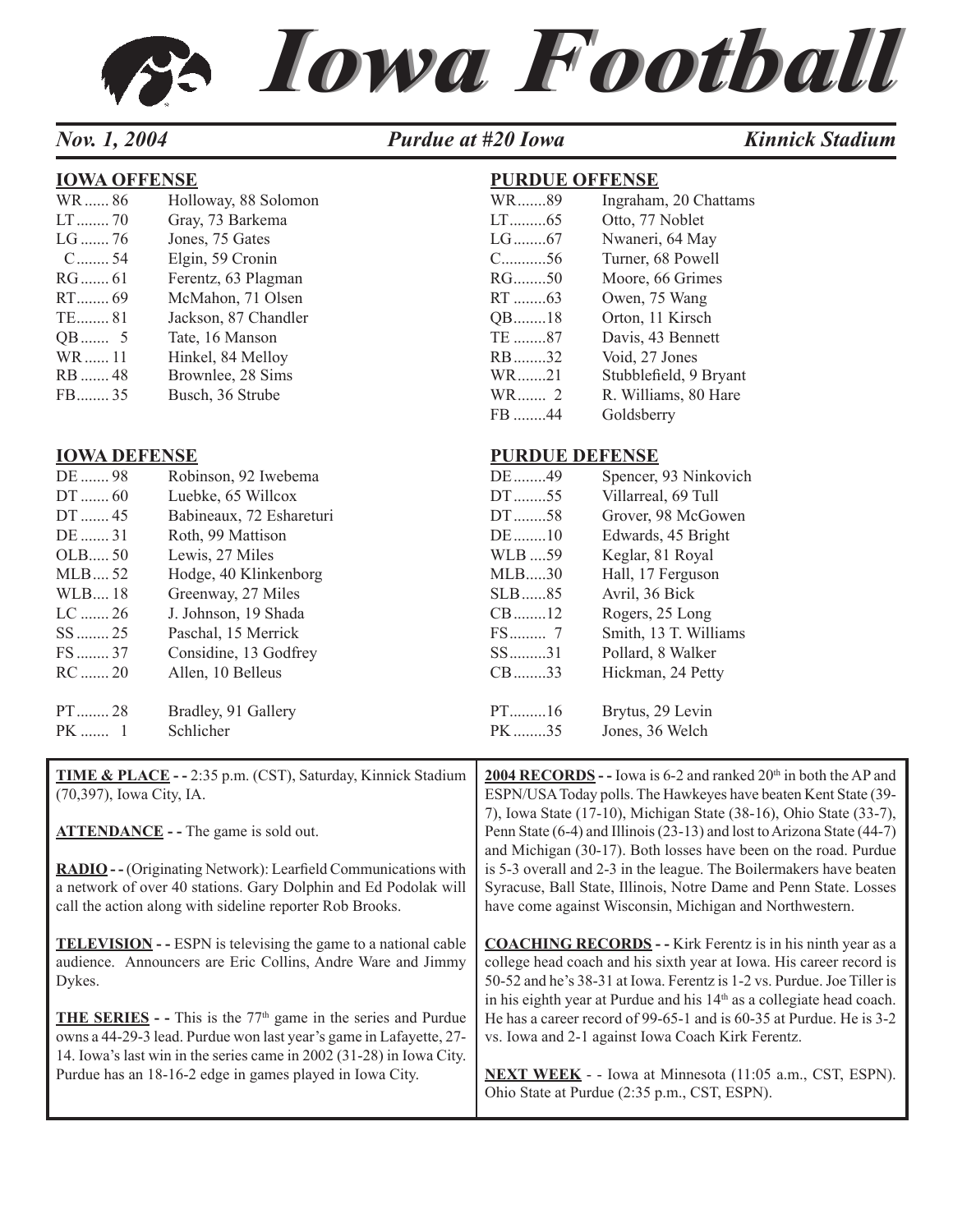

| П<br>en |
|---------|
|         |

| Wt.<br>Yr.<br>PosNo.<br>Ht.<br>Name<br>$\text{SE}$ 86<br>**<br>Warren Holloway<br>$5 - 10$<br>188<br>Sr.<br>88<br>Clinton Solomon<br>∗<br>$6 - 3$<br>200<br>Jr.<br>Lee Gray<br>310<br>Jr.<br>6-6<br>73<br>C.J. Barkema<br>$6 - 8$<br>Jr.<br>Muscatine, IA (HS)<br>∗<br>290<br>$LG$ 76<br>So.<br>Mike Jones<br>$6 - 5$<br>299<br>75<br><b>Ben Gates</b><br>$6 - 6$<br>280<br>Jr.<br>$C$ 54<br>So.<br>Mike Elgin<br>$6 - 4$<br>270<br>59<br>Ben Cronin<br>$6 - 5$<br>∗<br>285<br>Jr.<br>Ames, IA (HS)<br><b>Brian Ferentz</b><br>$6 - 2$<br>282<br>Jr.<br>∗<br>Iowa City, IA (City)<br>#Fr.<br>63<br>Todd Plagman<br>$6 - 5$<br>288<br>Carson, IA (Riverside)<br>RT69<br>***<br>Sr.<br>Pete McMahon<br>$6 - 7$<br>320<br>Seth Olsen<br>71<br>$6 - 5$<br>305<br>Fr.<br>***<br>265<br>Sr.<br>TE81<br>Tony Jackson<br>$6 - 3$<br>87<br>So.<br>∗<br>Scott Chandler<br>$6 - 7$<br>231<br>$QB$ 5<br>∗<br>Drew Tate<br>So.<br>$6-0$<br>185<br>So.<br>16<br>Jason Manson<br>$6 - 1$<br>195<br>Bloomfield, CT (HS)<br>WR11<br>**<br>Ed Hinkel<br>$6 - 1$<br>190<br>Jr.<br>$6 - 3$<br>84<br>∗<br>Matt Mellov<br>203<br>Jr.<br>Mt. Pleasant, IA (HS)<br>So.<br>Sam Brownlee<br>$5 - 10$<br>RB 48<br>200<br>Emmetsburg, IA (HS)<br>Fr.<br>28<br>Damian Sims<br>$5-9$<br>185<br>FB35<br>Tom Busch<br>$5 - 11$<br>231<br>#Fr.<br>36<br>Taylor Strube<br>232<br>#Fr.<br>Emmetsburg, IA (HS)<br>$5-10$<br>PK 1<br>5-9<br>179<br>So.<br>Ankeny, IA (HS)<br>Kyle Schlicher | <b>Hometown (High School)</b><br>Homewood, IL (Homewood-Flossmoor)<br>Ft. Worth, TX (Eastern Hills) |
|--------------------------------------------------------------------------------------------------------------------------------------------------------------------------------------------------------------------------------------------------------------------------------------------------------------------------------------------------------------------------------------------------------------------------------------------------------------------------------------------------------------------------------------------------------------------------------------------------------------------------------------------------------------------------------------------------------------------------------------------------------------------------------------------------------------------------------------------------------------------------------------------------------------------------------------------------------------------------------------------------------------------------------------------------------------------------------------------------------------------------------------------------------------------------------------------------------------------------------------------------------------------------------------------------------------------------------------------------------------------------------------------------------------------------------------------------------|-----------------------------------------------------------------------------------------------------|
|                                                                                                                                                                                                                                                                                                                                                                                                                                                                                                                                                                                                                                                                                                                                                                                                                                                                                                                                                                                                                                                                                                                                                                                                                                                                                                                                                                                                                                                        |                                                                                                     |
|                                                                                                                                                                                                                                                                                                                                                                                                                                                                                                                                                                                                                                                                                                                                                                                                                                                                                                                                                                                                                                                                                                                                                                                                                                                                                                                                                                                                                                                        |                                                                                                     |
|                                                                                                                                                                                                                                                                                                                                                                                                                                                                                                                                                                                                                                                                                                                                                                                                                                                                                                                                                                                                                                                                                                                                                                                                                                                                                                                                                                                                                                                        |                                                                                                     |
|                                                                                                                                                                                                                                                                                                                                                                                                                                                                                                                                                                                                                                                                                                                                                                                                                                                                                                                                                                                                                                                                                                                                                                                                                                                                                                                                                                                                                                                        | Dallas, TX (Bishop Dunne)                                                                           |
|                                                                                                                                                                                                                                                                                                                                                                                                                                                                                                                                                                                                                                                                                                                                                                                                                                                                                                                                                                                                                                                                                                                                                                                                                                                                                                                                                                                                                                                        |                                                                                                     |
|                                                                                                                                                                                                                                                                                                                                                                                                                                                                                                                                                                                                                                                                                                                                                                                                                                                                                                                                                                                                                                                                                                                                                                                                                                                                                                                                                                                                                                                        | Oak Lawn, IL (Richards)                                                                             |
|                                                                                                                                                                                                                                                                                                                                                                                                                                                                                                                                                                                                                                                                                                                                                                                                                                                                                                                                                                                                                                                                                                                                                                                                                                                                                                                                                                                                                                                        | Toledo, IA (South Tama)                                                                             |
|                                                                                                                                                                                                                                                                                                                                                                                                                                                                                                                                                                                                                                                                                                                                                                                                                                                                                                                                                                                                                                                                                                                                                                                                                                                                                                                                                                                                                                                        | Bankston, IA (W. Dubuque)                                                                           |
|                                                                                                                                                                                                                                                                                                                                                                                                                                                                                                                                                                                                                                                                                                                                                                                                                                                                                                                                                                                                                                                                                                                                                                                                                                                                                                                                                                                                                                                        |                                                                                                     |
|                                                                                                                                                                                                                                                                                                                                                                                                                                                                                                                                                                                                                                                                                                                                                                                                                                                                                                                                                                                                                                                                                                                                                                                                                                                                                                                                                                                                                                                        |                                                                                                     |
|                                                                                                                                                                                                                                                                                                                                                                                                                                                                                                                                                                                                                                                                                                                                                                                                                                                                                                                                                                                                                                                                                                                                                                                                                                                                                                                                                                                                                                                        |                                                                                                     |
|                                                                                                                                                                                                                                                                                                                                                                                                                                                                                                                                                                                                                                                                                                                                                                                                                                                                                                                                                                                                                                                                                                                                                                                                                                                                                                                                                                                                                                                        | Dubuque, IA (Wahlert)                                                                               |
|                                                                                                                                                                                                                                                                                                                                                                                                                                                                                                                                                                                                                                                                                                                                                                                                                                                                                                                                                                                                                                                                                                                                                                                                                                                                                                                                                                                                                                                        | Omaha, NE (Millard North)                                                                           |
|                                                                                                                                                                                                                                                                                                                                                                                                                                                                                                                                                                                                                                                                                                                                                                                                                                                                                                                                                                                                                                                                                                                                                                                                                                                                                                                                                                                                                                                        | Ypsilanti, MI (Willow Run)                                                                          |
|                                                                                                                                                                                                                                                                                                                                                                                                                                                                                                                                                                                                                                                                                                                                                                                                                                                                                                                                                                                                                                                                                                                                                                                                                                                                                                                                                                                                                                                        | Southlake, TX (Carroll)                                                                             |
|                                                                                                                                                                                                                                                                                                                                                                                                                                                                                                                                                                                                                                                                                                                                                                                                                                                                                                                                                                                                                                                                                                                                                                                                                                                                                                                                                                                                                                                        | Baytown, TX (Robert E. Lee)                                                                         |
|                                                                                                                                                                                                                                                                                                                                                                                                                                                                                                                                                                                                                                                                                                                                                                                                                                                                                                                                                                                                                                                                                                                                                                                                                                                                                                                                                                                                                                                        |                                                                                                     |
|                                                                                                                                                                                                                                                                                                                                                                                                                                                                                                                                                                                                                                                                                                                                                                                                                                                                                                                                                                                                                                                                                                                                                                                                                                                                                                                                                                                                                                                        | Erie, PA (Cathedral Prep)                                                                           |
|                                                                                                                                                                                                                                                                                                                                                                                                                                                                                                                                                                                                                                                                                                                                                                                                                                                                                                                                                                                                                                                                                                                                                                                                                                                                                                                                                                                                                                                        |                                                                                                     |
|                                                                                                                                                                                                                                                                                                                                                                                                                                                                                                                                                                                                                                                                                                                                                                                                                                                                                                                                                                                                                                                                                                                                                                                                                                                                                                                                                                                                                                                        |                                                                                                     |
|                                                                                                                                                                                                                                                                                                                                                                                                                                                                                                                                                                                                                                                                                                                                                                                                                                                                                                                                                                                                                                                                                                                                                                                                                                                                                                                                                                                                                                                        | Boynton Beach, FL (Leonard)                                                                         |
|                                                                                                                                                                                                                                                                                                                                                                                                                                                                                                                                                                                                                                                                                                                                                                                                                                                                                                                                                                                                                                                                                                                                                                                                                                                                                                                                                                                                                                                        | Cottage Grove, MN (Park)                                                                            |
|                                                                                                                                                                                                                                                                                                                                                                                                                                                                                                                                                                                                                                                                                                                                                                                                                                                                                                                                                                                                                                                                                                                                                                                                                                                                                                                                                                                                                                                        |                                                                                                     |
|                                                                                                                                                                                                                                                                                                                                                                                                                                                                                                                                                                                                                                                                                                                                                                                                                                                                                                                                                                                                                                                                                                                                                                                                                                                                                                                                                                                                                                                        |                                                                                                     |
| <b>Defense</b>                                                                                                                                                                                                                                                                                                                                                                                                                                                                                                                                                                                                                                                                                                                                                                                                                                                                                                                                                                                                                                                                                                                                                                                                                                                                                                                                                                                                                                         |                                                                                                     |
| Wt.<br>Yr.<br>PosNo.<br>Name<br>Ht.                                                                                                                                                                                                                                                                                                                                                                                                                                                                                                                                                                                                                                                                                                                                                                                                                                                                                                                                                                                                                                                                                                                                                                                                                                                                                                                                                                                                                    | <b>Hometown (High School)</b>                                                                       |
| ***<br>Derreck Robinson<br>$6 - 5$<br>287<br>Sr.<br>DE 98                                                                                                                                                                                                                                                                                                                                                                                                                                                                                                                                                                                                                                                                                                                                                                                                                                                                                                                                                                                                                                                                                                                                                                                                                                                                                                                                                                                              | Minneapolis, MN (DeLaSalle)                                                                         |
| $6 - 4$<br>#Fr.<br>92<br>Ken Iwebema<br>242                                                                                                                                                                                                                                                                                                                                                                                                                                                                                                                                                                                                                                                                                                                                                                                                                                                                                                                                                                                                                                                                                                                                                                                                                                                                                                                                                                                                            | Arlington, TX (Bowie)                                                                               |
| $DT$ 60<br>Tyler Luebke<br>$6 - 1$<br>278<br>Sr.<br>*<br>Iowa City, IA (West)                                                                                                                                                                                                                                                                                                                                                                                                                                                                                                                                                                                                                                                                                                                                                                                                                                                                                                                                                                                                                                                                                                                                                                                                                                                                                                                                                                          |                                                                                                     |
| #Fr.<br>65<br>Alex Willcox<br>$6 - 2$<br>280                                                                                                                                                                                                                                                                                                                                                                                                                                                                                                                                                                                                                                                                                                                                                                                                                                                                                                                                                                                                                                                                                                                                                                                                                                                                                                                                                                                                           | W. Des Moines, IA (Valley)                                                                          |
| DT45<br>***<br>$6 - 2$<br>Sr.<br>Jonathan Babineaux<br>280                                                                                                                                                                                                                                                                                                                                                                                                                                                                                                                                                                                                                                                                                                                                                                                                                                                                                                                                                                                                                                                                                                                                                                                                                                                                                                                                                                                             | Port Arthur, TX (Lincoln)                                                                           |
| 290<br>#Fr.<br>72<br>George Eshareturi<br>$6 - 3$                                                                                                                                                                                                                                                                                                                                                                                                                                                                                                                                                                                                                                                                                                                                                                                                                                                                                                                                                                                                                                                                                                                                                                                                                                                                                                                                                                                                      | New York, NY (Mt. St. Michael)                                                                      |
| ***<br>270<br>Sr.<br>DE 31<br>Matt Roth<br>$6 - 4$                                                                                                                                                                                                                                                                                                                                                                                                                                                                                                                                                                                                                                                                                                                                                                                                                                                                                                                                                                                                                                                                                                                                                                                                                                                                                                                                                                                                     | Villa Park, IL (Willowbrook)                                                                        |
| 99<br>$6 - 3$<br>250<br>#Fr.<br><b>Bryan Mattison</b>                                                                                                                                                                                                                                                                                                                                                                                                                                                                                                                                                                                                                                                                                                                                                                                                                                                                                                                                                                                                                                                                                                                                                                                                                                                                                                                                                                                                  | Mishawaka, IN (Penn)                                                                                |
| OLB50<br>***<br>Sr.<br>George Lewis<br>$6 - 2$<br>234                                                                                                                                                                                                                                                                                                                                                                                                                                                                                                                                                                                                                                                                                                                                                                                                                                                                                                                                                                                                                                                                                                                                                                                                                                                                                                                                                                                                  | Ft. Lauderdale, FL (Dillard)                                                                        |
| 27<br>∗<br>$6 - 1$<br>222<br>So.<br><b>Edmond Miles</b>                                                                                                                                                                                                                                                                                                                                                                                                                                                                                                                                                                                                                                                                                                                                                                                                                                                                                                                                                                                                                                                                                                                                                                                                                                                                                                                                                                                                | Tallahassee, FL (Godby)                                                                             |
| $MLB$ 52<br>**<br>Abdul Hodge<br>$6 - 2$<br>232<br>Jr.                                                                                                                                                                                                                                                                                                                                                                                                                                                                                                                                                                                                                                                                                                                                                                                                                                                                                                                                                                                                                                                                                                                                                                                                                                                                                                                                                                                                 | Fort Lauderdale, FL (Anderson)                                                                      |
| #Fr.<br>40<br>Mike Klinkenborg<br>$6 - 2$<br>230                                                                                                                                                                                                                                                                                                                                                                                                                                                                                                                                                                                                                                                                                                                                                                                                                                                                                                                                                                                                                                                                                                                                                                                                                                                                                                                                                                                                       | Rock Rapids, IA (Central Lyon)                                                                      |
| Jr.<br>WLB18<br>**<br>Chad Greenway<br>$6 - 4$<br>239                                                                                                                                                                                                                                                                                                                                                                                                                                                                                                                                                                                                                                                                                                                                                                                                                                                                                                                                                                                                                                                                                                                                                                                                                                                                                                                                                                                                  | Mt. Vernon, SD (Mt. Vernon)                                                                         |
| 27<br>∗<br><b>Edmond Miles</b><br>$6 - 1$<br>222<br>So.                                                                                                                                                                                                                                                                                                                                                                                                                                                                                                                                                                                                                                                                                                                                                                                                                                                                                                                                                                                                                                                                                                                                                                                                                                                                                                                                                                                                | Tallahassee, FL (Godby)                                                                             |
| $5-9$<br>177<br>$LC$ 26<br>**<br>Jovon Johnson<br>Jr.                                                                                                                                                                                                                                                                                                                                                                                                                                                                                                                                                                                                                                                                                                                                                                                                                                                                                                                                                                                                                                                                                                                                                                                                                                                                                                                                                                                                  | Erie, PA (Mercyhurst Prep)                                                                          |
| Adam Shada<br>$6 - 1$<br>180<br>Fr.<br>19                                                                                                                                                                                                                                                                                                                                                                                                                                                                                                                                                                                                                                                                                                                                                                                                                                                                                                                                                                                                                                                                                                                                                                                                                                                                                                                                                                                                              | Omaha, NE (Millard North)                                                                           |
| $SS$ 25<br>Marcus Paschal<br>$6 - 0$<br>∗<br>196<br>So.<br>Largo, FL (Largo)                                                                                                                                                                                                                                                                                                                                                                                                                                                                                                                                                                                                                                                                                                                                                                                                                                                                                                                                                                                                                                                                                                                                                                                                                                                                                                                                                                           |                                                                                                     |
| 15<br>∗<br>$6-0$<br>201                                                                                                                                                                                                                                                                                                                                                                                                                                                                                                                                                                                                                                                                                                                                                                                                                                                                                                                                                                                                                                                                                                                                                                                                                                                                                                                                                                                                                                |                                                                                                     |
| Miguel Merrick<br>So.<br>***                                                                                                                                                                                                                                                                                                                                                                                                                                                                                                                                                                                                                                                                                                                                                                                                                                                                                                                                                                                                                                                                                                                                                                                                                                                                                                                                                                                                                           | Union City, NJ (Emerson)                                                                            |
| FS37<br>Sean Considine<br>$6-0$<br>206<br>Sr.<br>Byron, IL (HS)                                                                                                                                                                                                                                                                                                                                                                                                                                                                                                                                                                                                                                                                                                                                                                                                                                                                                                                                                                                                                                                                                                                                                                                                                                                                                                                                                                                        |                                                                                                     |
| $6 - 1$<br>13<br>Charles Godfrey<br>200<br>Fr.                                                                                                                                                                                                                                                                                                                                                                                                                                                                                                                                                                                                                                                                                                                                                                                                                                                                                                                                                                                                                                                                                                                                                                                                                                                                                                                                                                                                         | Baytown, TX (Robert E. Lee)                                                                         |
| RC 20<br>**<br>$5 - 10$<br>Antwan Allen<br>180<br>Jr.                                                                                                                                                                                                                                                                                                                                                                                                                                                                                                                                                                                                                                                                                                                                                                                                                                                                                                                                                                                                                                                                                                                                                                                                                                                                                                                                                                                                  | Tampa, FL (Armwood)                                                                                 |
| <b>Walner Belleus</b><br>$5 - 10$<br>10<br>180<br>Jr.                                                                                                                                                                                                                                                                                                                                                                                                                                                                                                                                                                                                                                                                                                                                                                                                                                                                                                                                                                                                                                                                                                                                                                                                                                                                                                                                                                                                  | Immokalee, FL (Dodge City CC)                                                                       |
| PT28<br>***<br>David Bradley<br>$6 - 2$<br>198<br>Sr.                                                                                                                                                                                                                                                                                                                                                                                                                                                                                                                                                                                                                                                                                                                                                                                                                                                                                                                                                                                                                                                                                                                                                                                                                                                                                                                                                                                                  | San Diego, CA (Torrey Pines)                                                                        |
| Jr.<br>91<br>John Gallery<br>$6 - 2$<br>238<br># - - Indicates redshirt freshman                                                                                                                                                                                                                                                                                                                                                                                                                                                                                                                                                                                                                                                                                                                                                                                                                                                                                                                                                                                                                                                                                                                                                                                                                                                                                                                                                                       | Masonville, IA (E. Buchanan)                                                                        |
| <b>Punt Returns:</b>                                                                                                                                                                                                                                                                                                                                                                                                                                                                                                                                                                                                                                                                                                                                                                                                                                                                                                                                                                                                                                                                                                                                                                                                                                                                                                                                                                                                                                   |                                                                                                     |
| ***<br>***<br><b>Kickoff Returns:</b><br>11<br>Ed Hinkel<br>11                                                                                                                                                                                                                                                                                                                                                                                                                                                                                                                                                                                                                                                                                                                                                                                                                                                                                                                                                                                                                                                                                                                                                                                                                                                                                                                                                                                         |                                                                                                     |
| 10<br>10<br>Walner Belleus                                                                                                                                                                                                                                                                                                                                                                                                                                                                                                                                                                                                                                                                                                                                                                                                                                                                                                                                                                                                                                                                                                                                                                                                                                                                                                                                                                                                                             | Ed Hinkel                                                                                           |
| <b>Deep Snaps:</b><br>***<br>28<br>66<br>∗<br>Kody Asmus<br>Holder:                                                                                                                                                                                                                                                                                                                                                                                                                                                                                                                                                                                                                                                                                                                                                                                                                                                                                                                                                                                                                                                                                                                                                                                                                                                                                                                                                                                    | <b>Walner Belleus</b>                                                                               |
| **<br>**<br>Chad Greenway<br>18<br>11<br>Ed Hinkel                                                                                                                                                                                                                                                                                                                                                                                                                                                                                                                                                                                                                                                                                                                                                                                                                                                                                                                                                                                                                                                                                                                                                                                                                                                                                                                                                                                                     | David Bradley                                                                                       |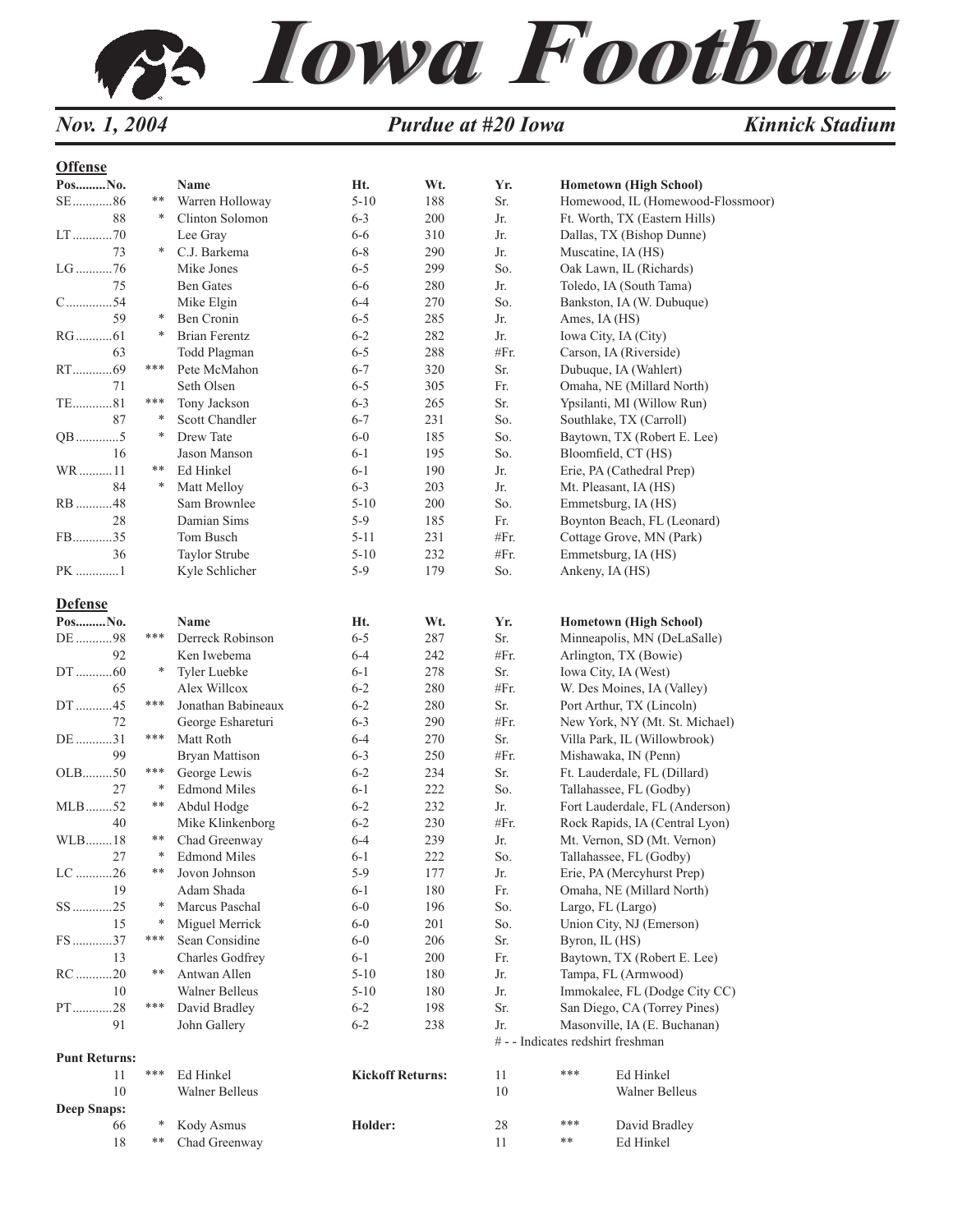



#### *IOWA RETURNS HOME*

 Iowa (6-2, 4-1) returns home to host Purdue (5-3, 2-3) Saturday. Game time is 2:35 p.m. (CST) in Kinnick Stadium (70,397). The game is sold out.

#### *ON THE TUBE*

 ESPN will televise the contest to a national cable audience. Eric Collins, Andre Ware and Jimmy Dykes will call the action.

#### *RADIO BROADCAST*

Iowa games are broadcast on the Hawkeye Radio Network. Gary Dolphin handles the play-by-play, with color commentator Ed Podolak and sideline reporter Rob Brooks. The Hawkeye Radio Network includes more than 40 stations throughout the state.

#### *HAWKEYE HISTORY*

 Iowa has played 1,060 games since beginning football in 1889. Iowa's overall record is 536-485-39 (.524). That includes a 338-191-16 (.635) record in home games, a 198-294-23 (.407) record in games away from Iowa City, a 262- 327-25 (.447) mark in Big Ten games and a 221-156-15 (.583) record in Kinnick Stadium.

#### *Nov.* 1, 2004 **Purdue at #20 Iowa** *Kinnick Stadium*

#### *IN THE RANKINGS*

Winners of four straight conference games, Iowa is ranked No. 20 in both the Associated Press and ESPN/*USA Today* polls. The Hawkeyes have been ranked as high as  $12<sup>th</sup>$  three times this year. Below is a list of Iowa in the rankings this season.

#### *Two Major Polls*

| Preseason | 12/19  |
|-----------|--------|
| Aug. 23   | 13/19  |
| Sept. 6   | 12/16  |
| Sept. 13  | 12/16  |
| Sept. 20  | 24/RV  |
| Sept. 27  | $RV/-$ |
| Oct.4     | $RV/-$ |
| Oct. 11   | $-/-$  |
| Oct. 18   | RV/25  |
| Oct. 25   | 24/23  |
| Nov. 1    | 20/20  |
|           |        |

ESPN-*USA Today*/Associated Press

#### *ON THIS DATE*

 Iowa is 4-11 when playing on Nov. 6. The Hawkeyes defeated Simpson 35-2 in 1903, Northwestern 20-0 in 1920, Purdue 25-14 in 1954 and Northern Illinois 54- 20 in 1993. Iowa lost to Drake 17-14 in 1909, Purdue 19-13 in 1915 and 16-7 in 1982, Minnesota 41-0 in 1926 and 35-10 in 1937, Illinois 19-10 in 1943, 14-0 in 1948 and 40-24 in 1999, Michigan State 35-0 in 1965, Michigan 63-7 in 1971 and Wisconsin 38-21 in 1976.

## *2004 Schedule/Results*

| Sept. 4  | Kent State               | W | $39-7$    | Sept. 5  | Syracuse              | W | $51-0$   |
|----------|--------------------------|---|-----------|----------|-----------------------|---|----------|
| Sept. 11 | <b>Iowa State</b>        | W | $17 - 10$ | Sept. 11 | <b>Ball State</b>     | W | 59-7     |
| Sept. 18 | at Arizona State         | L | 7-44      | Sept. 25 | at Illinois           | W | $38 - 3$ |
| Sept. 25 | at Michigan              | L | 17-30     | Oct. 2   | at Notre Dame         | W | $41-1$   |
| Oct. $2$ | Michigan State           | W | $38-16$   | Oct.9    | at Penn State         | W | $20-1$   |
| Oct. 16  | Ohio State               | W | $33 - 7$  | Oct. 16  | <b>Wisconsin</b>      | L | $17 - 2$ |
| Oct. 23  | at Penn State            | W | $6 - 4$   | Oct. 23  | Michigan              | L | $14-1$   |
| Oct. 30  | at Illinois              | W | $23 - 13$ | Oct. 30  | at Northwestern       | L | $10-1$   |
| Nov. $6$ | Purdue, 2:35 p.m.        |   |           | Nov. $6$ | at Iowa, 2:35 p.m.    |   |          |
| Nov. 13  | at Minnesota, 11:05 a.m. |   |           | Nov. 13  | Ohio State, 2:35 p.m. |   |          |
| Nov. 20  | Wisconsin, TBD           |   |           | Nov. 20  | Indiana, TBD          |   |          |
|          |                          |   |           |          |                       |   |          |
|          |                          |   |           |          |                       |   |          |

#### **Iowa (6-2, 4-1) Purdue (5-3, 2-3)**

| Sept. 4       | Kent State               | W | $39-7$    | Sept. 5  | Syracuse              | W | $51-0$    |
|---------------|--------------------------|---|-----------|----------|-----------------------|---|-----------|
| Sept. 11      | <b>Iowa State</b>        | W | $17 - 10$ | Sept. 11 | <b>Ball State</b>     | W | 59-7      |
| Sept. 18      | at Arizona State         | L | 7-44      | Sept. 25 | at Illinois           | W | $38 - 30$ |
| Sept. 25      | at Michigan              | L | $17 - 30$ | Oct. 2   | at Notre Dame         | W | $41-16$   |
| Oct. $2$      | Michigan State           | W | $38-16$   | Oct.9    | at Penn State         | W | $20-13$   |
| Oct. 16       | Ohio State               | W | $33 - 7$  | Oct. 16  | Wisconsin             | L | $17 - 20$ |
| Oct. 23       | at Penn State            | W | $6 - 4$   | Oct. 23  | Michigan              | L | $14-16$   |
| Oct. 30       | at Illinois              | W | $23-13$   | Oct. 30  | at Northwestern       | L | $10 - 13$ |
| <b>Nov. 6</b> | Purdue, 2:35 p.m.        |   |           | Nov. $6$ | at Iowa, 2:35 p.m.    |   |           |
| Nov. 13       | at Minnesota, 11:05 a.m. |   |           | Nov. 13  | Ohio State, 2:35 p.m. |   |           |
| Nov. 20       | Wisconsin, TBD           |   |           | Nov. 20  | Indiana, TBD          |   |           |
|               |                          |   |           |          |                       |   |           |

#### *IOWA HOME WINNING STREAK*

Iowa's win over Ohio State extended its home winning streak to 16. The 16 game home winning streak, dating back to 2002, is a Kinnick Stadium record. The active streak ranks fourth nationally among Division I-A schools. Boise State (24) ranks first, followed by USC (19) and Oklahoma (18). The Hawkeyes' last loss in Kinnick Stadium came against Iowa State (36-31) on Sept. 14, 2002. Overall, Iowa's longest home winning streak is 20 games, dating from Nov. 19, 1918 to Oct. 20, 1923.

In Big Ten games only, Iowa's current streak of 11 straight home wins is a school record. The current 11-game home win streak in league games began with a 42-24 win over Minnesota in 2001.

#### *HAWKEYE STREAKS*

The Hawkeyes became just the fourth Iowa team to go undefeated during the month of October (1984, 1985 and 1990). The 1985 and 1990 teams won Big Ten titles. Last year's 10-3 team never won more than two consecutive league games. The Hawkeyes won consecutive league games twice during the 2003 season.

The 2004 Iowa Hawkeyes become the eighth Iowa team to win four straight league games in the same year. The previous seven teams all won at least eight games. Below is a list of those teams with the number of consecutive wins in parentheses.

1983 (4): 9-3 1984 (5): 8-4, bowl win 1985 (4): 10-2, Big Ten title 1987 (5): 10-3, bowl win 1990 (5): 8-4, Big Ten title 1991 (7): 10-1-1 2002 (8): 11-2, Big Ten title 2004 (4-and counting): TBD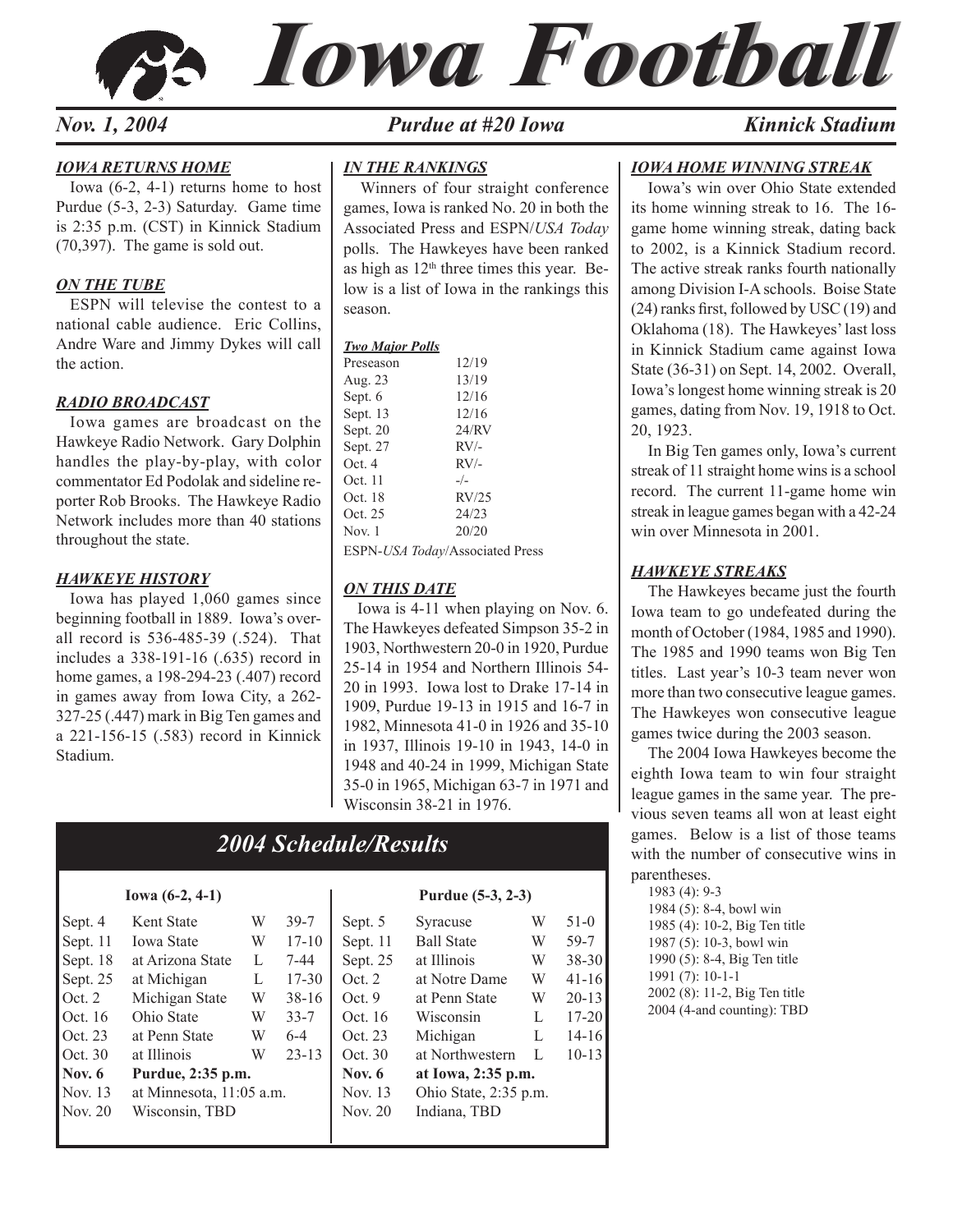# *Coach Kirk Ferentz*

The 2002 Associated Press Coach of the Year, Walter Camp Coach of the Year, AFCA Regional Coach of the Year and Big Ten Coach of the Year, Kirk Ferentz (pronounced FAIR-rintz, rhymes with parents), is in his sixth season as Iowa's head football coach. He resurrected the Iowa program and led the 2003 Hawkeyes to a 10-3 record and a 37-17 Outback Bowl victory over No. 17 Florida. Iowa has posted a



27-7 (.794) overall mark and 17-4 (.810) Big Ten record the last three seasons under Ferentz.

 Ferentz, at Iowa, holds an overall record of 38-31 (.551) and a 24-21 (.533) mark in Big Ten games. In eight seasons as a college head coach his career mark is 50-52 (.490).

 Twenty-three of Iowa's 69 games over the last six seasons have been decided by seven points or less (11-12) and 24 were played against opponents who were ranked in the top 25 at the time (9-15).

 Ferentz joined the Iowa staff after serving as assistant head coach and offensive line coach of the Baltimore Ravens of the National Football League. He had been part of the Baltimore (Cleveland Browns prior to the move) staff for six years.

 Ferentz was named head coach of the Maine Bears in 1990 and held that position for three years. Ferentz was a member of Hayden Fry's Iowa staff for nine years as offensive line coach (1981-89). He coordinated Iowa's running game during his first coaching stint with the Hawkeyes. Iowa appeared in eight bowl games during the time Ferentz was an Iowa assistant, posting a 4-4 record. A pair of Rose Bowls (1982 & 1986), two Holiday Bowl appearances (1986 & 1987) and a pair of Peach Bowl visits (1982 & 1988), along with appearances in the Gator (1983) and Freedom Bowls (1984) highlighted his previous Iowa stay. Iowa's record in those nine years was 73-33-4 and included two 10-win and two nine-win seasons.

 Ferentz was born in Royal Oak, MI, and attended high school in Pittsburgh, PA. Kirk earned his bachelor's degree in English Education from the University of Connecticut in 1978, where he was a football captain.

 Ferentz is 1-2 vs. Purdue and Boilermaker Coach Joe Tiller.

#### *DID YOU KNOW…*

The 2003 Iowa Hawkeyes are the last team to defeat NFL rookie starting QB Ben Roethlisberger of the Pittsburgh Steelers. The Hawkeyes defeated Miami, OH (21-3) in the season opener and intercepted Roethlisberger four times. Since that game, he has gone 18-0 (13 wins with Miami and 5 with Pittsburgh).

#### *MINNESOTA GAME TIME SET*

 Kickoff is set for 11:05 a.m. for Iowa's game at Minnesota on Nov. 13. The game will be televised to a national cable audience on ESPN.

#### *PURDUE COACH JOE TILLER*

 Joe Tiller is in his eighth year as the head coach at Purdue and his 14<sup>th</sup> season as a head coach. Tiller's career record stands at 99-65-1 (.603), including a 60-35 (.632) record at Purdue and a 39-30-1 record in six seasons at Wyoming. Tiller's first Purdue team, in 1997, posted a 9-3 record. Purdue was 9-4 in 1998. The Boilermakers won a share of the 2000 Big Ten title, earning a spot in the Rose Bowl for the first time since 1967. Purdue has earned a bowl invitation the last seven seasons. Last season, the Boilermakes lost a 34-27 overtime thriller to Georgia in the Capital One Bowl.

 Tiller is 3-2 vs. Iowa and 2-1 against Iowa Coach Kirk Ferentz.

#### *NORTHWESTERN EDGES PURDUE*

 Purdue lost its third consecutive game last Saturday when Northwestern edged the Boilermakers 13-10 in Evanston. Trailing 10-7, the Wildcats scored a touchdown with 38 seconds left in the fourth quarter to give Northwestern the lead. Purdue had a chance to win on the final play of the game, but Taylor Stubblefield couldn't hold on to a 40-yard pass in the end zone as time expired. Purdue QB Kyle Orton completed 15-33 passes for 143 yards and one touchdown, but also had two turnovers  $(1$  interception, 1 fumble). The Boilermakers' prolific offense finished with 332 yards, well below the 453.6 yards per game it was averaging prior to the game. The loss was Purdue's first to Northwestern under Coach Joe Tiller (7-1).

#### *IOWA LEADERSHIP COUNCIL*

Iowa's Leadership Council for the 2004 season includes 13 players (five seniors, three juniors, two sophomores, two redshirt freshmen and a true freshman). Permanent team captains are named at the conclusion of each season. The Leadership Council for this season includes seniors Jonathan Babineaux, Sean Considine, Tony Jackson, Tyler Luebke and Pete McMahon, juniors Chad Greenway, Ed Hinkel and Abdul Hodge, sophomores Jason Manson and Mike Elgin, redshirt freshmen Bryan Mattison and Albert Young and true freshman Seth Olsen.

#### *COACH KIRK FERENTZ VS. RANKED FOES*

 Kirk Ferentz and the Iowa Hawkeyes are 9-15 against ranked opponents the last six seasons. The Hawkeyes are 7-4 vs. ranked opponents the last three years.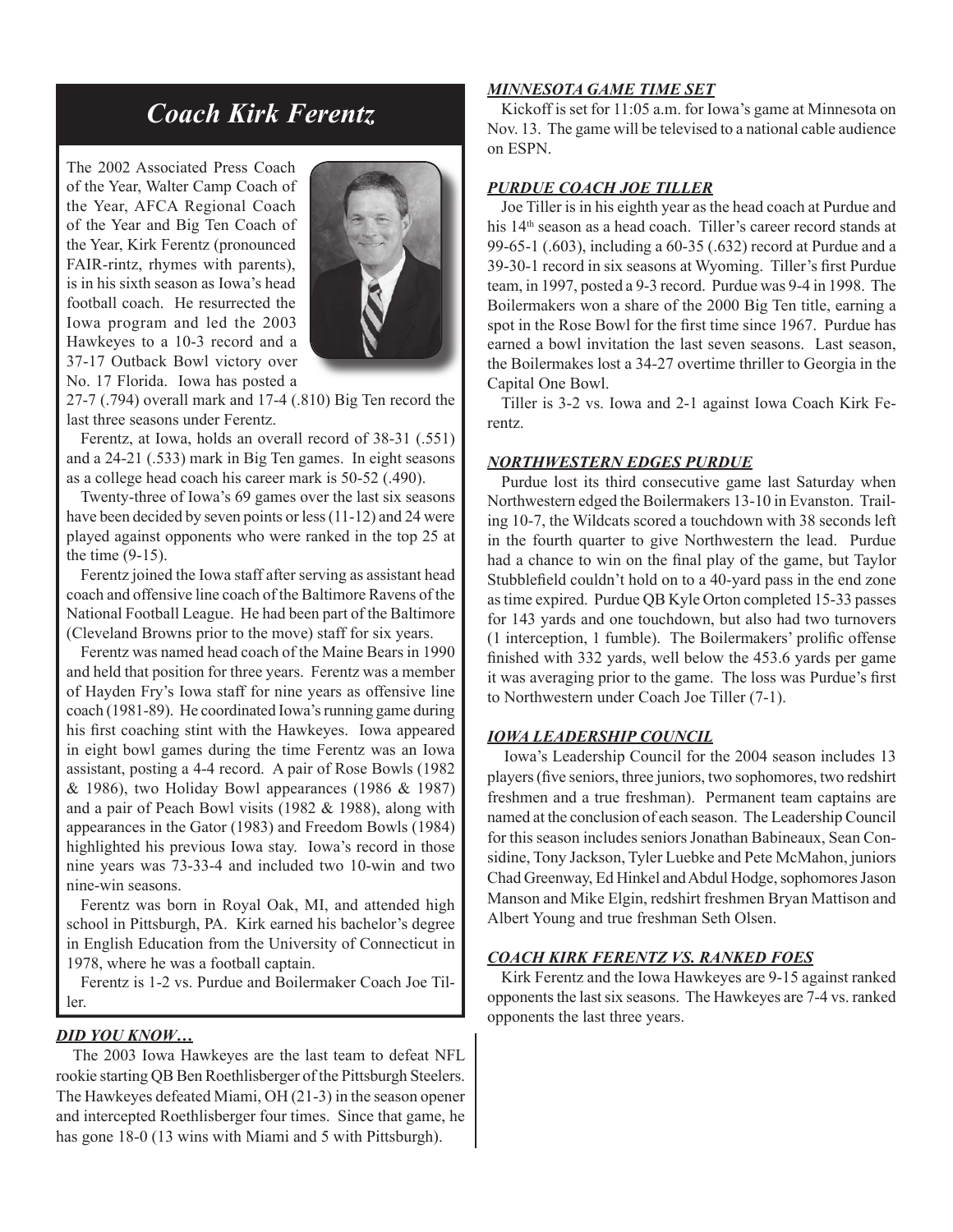#### *THE SERIES*

 Purdue holds a 44-29-3 advantage in the series that began with a 16-0 Iowa win in 1910. The Boilermakers hold a slim 18-16-2 advantage in Iowa City. Iowa has won the last three meetings in Kinnick Stadium: 26-17 in 1993, 35-17 in 1997 and 31-28 in 2002. Iowa has won 12 of the last 17 overall contests. Here are the results:

| $11 - 0$<br>11/11/11<br>W<br>$*10/27/62$<br>L<br>$3 - 26$<br>$13 - 19$<br>L<br>$0 - 14$<br>11/06/15<br>L<br>10/26/63<br>$*10/21/16$<br>W<br>$*10/24/64$<br>L<br>$24-6$<br>10/21/21<br>W<br>$13-6$<br>$*10/09/65$<br>L<br>L<br>$*10/28/22$<br>W<br>$56-0$<br>10/08/66<br>$0 - 35$<br>$*10/13/23$<br>L<br>W<br>$7 - 0$<br>$*10/28/67$<br>11/16/29<br>10/26/68<br>L<br>L<br>$0 - 7$<br>L<br>10/18/69<br>$*10/18/30$<br>L<br>$0 - 20$<br>L<br>$0 - 22$<br>L<br>$3 - 24$<br>11/14/31<br>$*10/17/70$<br>L<br>$0 - 18$<br>L<br>$*11/12/32$<br>10/02/71<br>$0 - 24$<br>11/18/33<br>W<br>$14-6$<br>$*10/07/72$<br>L<br>$*11/10/34$<br>L<br>$6 - 13$<br>$*11/03/73$<br>L<br>L<br>$6 - 12$<br>11/02/74<br>L<br>11/16/35<br>$*11/14/36$<br>L<br>$0 - 13$<br>L<br>11/15/75<br>L<br>L<br>$*11/13/76$<br>$0 - 21$<br>11/16/37<br>$0 - 13$<br>T<br>L<br>$*10/29/38$<br>$0 - 0$<br>10/22/77<br>11/04/39<br>W<br>$4-0$<br>$*10/28/78$<br>L<br>$7 - 34$<br>$*11/02/40$<br>$*11/03/79$<br>L<br>$6 - 21$<br>L<br>$6 - 7$<br>L<br>10/25/41<br>L<br>11/08/80<br>W<br>$*10/31/42$<br>W<br>$*11/07/81$<br>$33 - 7$<br>$13 - 7$<br>11/06/82<br>$7 - 16$<br>10/23/43<br>L<br>$7 - 28$<br>L<br>W<br>$*10/21/44$<br>L<br>$7 - 26$<br>$*10/15/83$<br>L<br>10/13/45<br>$0 - 40$<br>10/13/84<br>W<br>$40 - 3$<br>W<br>$*9/28/46$<br>$16-0$<br>11/16/85<br>W<br>$*11/15/86$<br>11/01/47<br>L<br>$0 - 21$<br>W<br>L<br>$13 - 20$<br>$*10/16/48$<br>$*10/24/87$<br>W<br>W<br>$21 - 7$<br>$31 - 7$<br>10/01/49<br>10/22/88<br>W<br>$*10/21/50$<br>11/18/89<br>W<br>$24 - 0$<br>W<br>$33 - 21$<br>$*11/17/90$<br>W<br>10/06/51<br>L<br>30-34<br>38-9<br>L<br>14-41<br>10/25/91<br>W<br>10/11/52<br>W<br>$26 - 0$<br>$*10/24/92$<br>L<br>11/07/53<br>11/6/54<br>W<br>$*10/30/93$<br>W<br>$25 - 14$<br>$*10/15/55$<br>$\boldsymbol{\mathrm{T}}$<br>$20 - 20$<br>10/29/94<br>T<br>$*11/01/97$<br>W<br>10/27/56<br>W<br>$21 - 20$<br>10/24/59<br>$7 - 14$<br>10/31/98<br>L<br>L<br>W<br>L<br>$*10/22/60$<br>$21 - 14$<br>10/6/01<br>$0 - 9$<br>$*10/5/02$<br>W<br>10/28/61<br>L<br>11/8/03<br>L | $*10/22/10$ | W | $16-0$ |  |           |
|--------------------------------------------------------------------------------------------------------------------------------------------------------------------------------------------------------------------------------------------------------------------------------------------------------------------------------------------------------------------------------------------------------------------------------------------------------------------------------------------------------------------------------------------------------------------------------------------------------------------------------------------------------------------------------------------------------------------------------------------------------------------------------------------------------------------------------------------------------------------------------------------------------------------------------------------------------------------------------------------------------------------------------------------------------------------------------------------------------------------------------------------------------------------------------------------------------------------------------------------------------------------------------------------------------------------------------------------------------------------------------------------------------------------------------------------------------------------------------------------------------------------------------------------------------------------------------------------------------------------------------------------------------------------------------------------------------------------------------------------------------------------------------------------------------------------------------------------------------------------------------------------------------------------------------------------------------------------------------------------------------------------------------------------------------|-------------|---|--------|--|-----------|
|                                                                                                                                                                                                                                                                                                                                                                                                                                                                                                                                                                                                                                                                                                                                                                                                                                                                                                                                                                                                                                                                                                                                                                                                                                                                                                                                                                                                                                                                                                                                                                                                                                                                                                                                                                                                                                                                                                                                                                                                                                                        |             |   |        |  |           |
|                                                                                                                                                                                                                                                                                                                                                                                                                                                                                                                                                                                                                                                                                                                                                                                                                                                                                                                                                                                                                                                                                                                                                                                                                                                                                                                                                                                                                                                                                                                                                                                                                                                                                                                                                                                                                                                                                                                                                                                                                                                        |             |   |        |  |           |
|                                                                                                                                                                                                                                                                                                                                                                                                                                                                                                                                                                                                                                                                                                                                                                                                                                                                                                                                                                                                                                                                                                                                                                                                                                                                                                                                                                                                                                                                                                                                                                                                                                                                                                                                                                                                                                                                                                                                                                                                                                                        |             |   |        |  | 14-19     |
|                                                                                                                                                                                                                                                                                                                                                                                                                                                                                                                                                                                                                                                                                                                                                                                                                                                                                                                                                                                                                                                                                                                                                                                                                                                                                                                                                                                                                                                                                                                                                                                                                                                                                                                                                                                                                                                                                                                                                                                                                                                        |             |   |        |  | $14 - 17$ |
|                                                                                                                                                                                                                                                                                                                                                                                                                                                                                                                                                                                                                                                                                                                                                                                                                                                                                                                                                                                                                                                                                                                                                                                                                                                                                                                                                                                                                                                                                                                                                                                                                                                                                                                                                                                                                                                                                                                                                                                                                                                        |             |   |        |  |           |
|                                                                                                                                                                                                                                                                                                                                                                                                                                                                                                                                                                                                                                                                                                                                                                                                                                                                                                                                                                                                                                                                                                                                                                                                                                                                                                                                                                                                                                                                                                                                                                                                                                                                                                                                                                                                                                                                                                                                                                                                                                                        |             |   |        |  | 22-41     |
|                                                                                                                                                                                                                                                                                                                                                                                                                                                                                                                                                                                                                                                                                                                                                                                                                                                                                                                                                                                                                                                                                                                                                                                                                                                                                                                                                                                                                                                                                                                                                                                                                                                                                                                                                                                                                                                                                                                                                                                                                                                        |             |   |        |  | 15-44     |
|                                                                                                                                                                                                                                                                                                                                                                                                                                                                                                                                                                                                                                                                                                                                                                                                                                                                                                                                                                                                                                                                                                                                                                                                                                                                                                                                                                                                                                                                                                                                                                                                                                                                                                                                                                                                                                                                                                                                                                                                                                                        |             |   |        |  | $31 - 35$ |
|                                                                                                                                                                                                                                                                                                                                                                                                                                                                                                                                                                                                                                                                                                                                                                                                                                                                                                                                                                                                                                                                                                                                                                                                                                                                                                                                                                                                                                                                                                                                                                                                                                                                                                                                                                                                                                                                                                                                                                                                                                                        |             |   |        |  |           |
|                                                                                                                                                                                                                                                                                                                                                                                                                                                                                                                                                                                                                                                                                                                                                                                                                                                                                                                                                                                                                                                                                                                                                                                                                                                                                                                                                                                                                                                                                                                                                                                                                                                                                                                                                                                                                                                                                                                                                                                                                                                        |             |   |        |  | 13-45     |
|                                                                                                                                                                                                                                                                                                                                                                                                                                                                                                                                                                                                                                                                                                                                                                                                                                                                                                                                                                                                                                                                                                                                                                                                                                                                                                                                                                                                                                                                                                                                                                                                                                                                                                                                                                                                                                                                                                                                                                                                                                                        |             |   |        |  |           |
|                                                                                                                                                                                                                                                                                                                                                                                                                                                                                                                                                                                                                                                                                                                                                                                                                                                                                                                                                                                                                                                                                                                                                                                                                                                                                                                                                                                                                                                                                                                                                                                                                                                                                                                                                                                                                                                                                                                                                                                                                                                        |             |   |        |  | 23-48     |
|                                                                                                                                                                                                                                                                                                                                                                                                                                                                                                                                                                                                                                                                                                                                                                                                                                                                                                                                                                                                                                                                                                                                                                                                                                                                                                                                                                                                                                                                                                                                                                                                                                                                                                                                                                                                                                                                                                                                                                                                                                                        |             |   |        |  | 14-38     |
|                                                                                                                                                                                                                                                                                                                                                                                                                                                                                                                                                                                                                                                                                                                                                                                                                                                                                                                                                                                                                                                                                                                                                                                                                                                                                                                                                                                                                                                                                                                                                                                                                                                                                                                                                                                                                                                                                                                                                                                                                                                        |             |   |        |  | 18-19     |
|                                                                                                                                                                                                                                                                                                                                                                                                                                                                                                                                                                                                                                                                                                                                                                                                                                                                                                                                                                                                                                                                                                                                                                                                                                                                                                                                                                                                                                                                                                                                                                                                                                                                                                                                                                                                                                                                                                                                                                                                                                                        |             |   |        |  |           |
|                                                                                                                                                                                                                                                                                                                                                                                                                                                                                                                                                                                                                                                                                                                                                                                                                                                                                                                                                                                                                                                                                                                                                                                                                                                                                                                                                                                                                                                                                                                                                                                                                                                                                                                                                                                                                                                                                                                                                                                                                                                        |             |   |        |  | $21 - 34$ |
|                                                                                                                                                                                                                                                                                                                                                                                                                                                                                                                                                                                                                                                                                                                                                                                                                                                                                                                                                                                                                                                                                                                                                                                                                                                                                                                                                                                                                                                                                                                                                                                                                                                                                                                                                                                                                                                                                                                                                                                                                                                        |             |   |        |  |           |
|                                                                                                                                                                                                                                                                                                                                                                                                                                                                                                                                                                                                                                                                                                                                                                                                                                                                                                                                                                                                                                                                                                                                                                                                                                                                                                                                                                                                                                                                                                                                                                                                                                                                                                                                                                                                                                                                                                                                                                                                                                                        |             |   |        |  | 14-20     |
|                                                                                                                                                                                                                                                                                                                                                                                                                                                                                                                                                                                                                                                                                                                                                                                                                                                                                                                                                                                                                                                                                                                                                                                                                                                                                                                                                                                                                                                                                                                                                                                                                                                                                                                                                                                                                                                                                                                                                                                                                                                        |             |   |        |  | 13-58     |
|                                                                                                                                                                                                                                                                                                                                                                                                                                                                                                                                                                                                                                                                                                                                                                                                                                                                                                                                                                                                                                                                                                                                                                                                                                                                                                                                                                                                                                                                                                                                                                                                                                                                                                                                                                                                                                                                                                                                                                                                                                                        |             |   |        |  |           |
|                                                                                                                                                                                                                                                                                                                                                                                                                                                                                                                                                                                                                                                                                                                                                                                                                                                                                                                                                                                                                                                                                                                                                                                                                                                                                                                                                                                                                                                                                                                                                                                                                                                                                                                                                                                                                                                                                                                                                                                                                                                        |             |   |        |  |           |
|                                                                                                                                                                                                                                                                                                                                                                                                                                                                                                                                                                                                                                                                                                                                                                                                                                                                                                                                                                                                                                                                                                                                                                                                                                                                                                                                                                                                                                                                                                                                                                                                                                                                                                                                                                                                                                                                                                                                                                                                                                                        |             |   |        |  | $31 - 14$ |
|                                                                                                                                                                                                                                                                                                                                                                                                                                                                                                                                                                                                                                                                                                                                                                                                                                                                                                                                                                                                                                                                                                                                                                                                                                                                                                                                                                                                                                                                                                                                                                                                                                                                                                                                                                                                                                                                                                                                                                                                                                                        |             |   |        |  |           |
|                                                                                                                                                                                                                                                                                                                                                                                                                                                                                                                                                                                                                                                                                                                                                                                                                                                                                                                                                                                                                                                                                                                                                                                                                                                                                                                                                                                                                                                                                                                                                                                                                                                                                                                                                                                                                                                                                                                                                                                                                                                        |             |   |        |  | $27 - 24$ |
|                                                                                                                                                                                                                                                                                                                                                                                                                                                                                                                                                                                                                                                                                                                                                                                                                                                                                                                                                                                                                                                                                                                                                                                                                                                                                                                                                                                                                                                                                                                                                                                                                                                                                                                                                                                                                                                                                                                                                                                                                                                        |             |   |        |  | $42 - 14$ |
|                                                                                                                                                                                                                                                                                                                                                                                                                                                                                                                                                                                                                                                                                                                                                                                                                                                                                                                                                                                                                                                                                                                                                                                                                                                                                                                                                                                                                                                                                                                                                                                                                                                                                                                                                                                                                                                                                                                                                                                                                                                        |             |   |        |  | $38 - 14$ |
|                                                                                                                                                                                                                                                                                                                                                                                                                                                                                                                                                                                                                                                                                                                                                                                                                                                                                                                                                                                                                                                                                                                                                                                                                                                                                                                                                                                                                                                                                                                                                                                                                                                                                                                                                                                                                                                                                                                                                                                                                                                        |             |   |        |  |           |
|                                                                                                                                                                                                                                                                                                                                                                                                                                                                                                                                                                                                                                                                                                                                                                                                                                                                                                                                                                                                                                                                                                                                                                                                                                                                                                                                                                                                                                                                                                                                                                                                                                                                                                                                                                                                                                                                                                                                                                                                                                                        |             |   |        |  |           |
|                                                                                                                                                                                                                                                                                                                                                                                                                                                                                                                                                                                                                                                                                                                                                                                                                                                                                                                                                                                                                                                                                                                                                                                                                                                                                                                                                                                                                                                                                                                                                                                                                                                                                                                                                                                                                                                                                                                                                                                                                                                        |             |   |        |  |           |
|                                                                                                                                                                                                                                                                                                                                                                                                                                                                                                                                                                                                                                                                                                                                                                                                                                                                                                                                                                                                                                                                                                                                                                                                                                                                                                                                                                                                                                                                                                                                                                                                                                                                                                                                                                                                                                                                                                                                                                                                                                                        |             |   |        |  | $31 - 21$ |
|                                                                                                                                                                                                                                                                                                                                                                                                                                                                                                                                                                                                                                                                                                                                                                                                                                                                                                                                                                                                                                                                                                                                                                                                                                                                                                                                                                                                                                                                                                                                                                                                                                                                                                                                                                                                                                                                                                                                                                                                                                                        |             |   |        |  | $16 - 27$ |
|                                                                                                                                                                                                                                                                                                                                                                                                                                                                                                                                                                                                                                                                                                                                                                                                                                                                                                                                                                                                                                                                                                                                                                                                                                                                                                                                                                                                                                                                                                                                                                                                                                                                                                                                                                                                                                                                                                                                                                                                                                                        |             |   |        |  | $26 - 17$ |
|                                                                                                                                                                                                                                                                                                                                                                                                                                                                                                                                                                                                                                                                                                                                                                                                                                                                                                                                                                                                                                                                                                                                                                                                                                                                                                                                                                                                                                                                                                                                                                                                                                                                                                                                                                                                                                                                                                                                                                                                                                                        |             |   |        |  | $21 - 21$ |
|                                                                                                                                                                                                                                                                                                                                                                                                                                                                                                                                                                                                                                                                                                                                                                                                                                                                                                                                                                                                                                                                                                                                                                                                                                                                                                                                                                                                                                                                                                                                                                                                                                                                                                                                                                                                                                                                                                                                                                                                                                                        |             |   |        |  | $35 - 17$ |
|                                                                                                                                                                                                                                                                                                                                                                                                                                                                                                                                                                                                                                                                                                                                                                                                                                                                                                                                                                                                                                                                                                                                                                                                                                                                                                                                                                                                                                                                                                                                                                                                                                                                                                                                                                                                                                                                                                                                                                                                                                                        |             |   |        |  | 14-36     |
|                                                                                                                                                                                                                                                                                                                                                                                                                                                                                                                                                                                                                                                                                                                                                                                                                                                                                                                                                                                                                                                                                                                                                                                                                                                                                                                                                                                                                                                                                                                                                                                                                                                                                                                                                                                                                                                                                                                                                                                                                                                        |             |   |        |  | 14-23     |
|                                                                                                                                                                                                                                                                                                                                                                                                                                                                                                                                                                                                                                                                                                                                                                                                                                                                                                                                                                                                                                                                                                                                                                                                                                                                                                                                                                                                                                                                                                                                                                                                                                                                                                                                                                                                                                                                                                                                                                                                                                                        |             |   |        |  | $31 - 28$ |
|                                                                                                                                                                                                                                                                                                                                                                                                                                                                                                                                                                                                                                                                                                                                                                                                                                                                                                                                                                                                                                                                                                                                                                                                                                                                                                                                                                                                                                                                                                                                                                                                                                                                                                                                                                                                                                                                                                                                                                                                                                                        |             |   |        |  | 14-27     |

*\* - - at Iowa City*

#### *IOWA, PURDUE NOTES*

• Purdue Head Coach Joe Tiller will be gunning for his 100<sup>th</sup> career victory as head coach. His overall record stands at 99- 65-1 (.603).

• Iowa DE Matt Roth is one TFL from tying Jim Johnson (1987-90) for third place on Iowa's career TFL chart. Roth has collected 38 career TFLs.

• Saturday's game features two of the nation's top defenses. Purdue ranks  $11<sup>th</sup>$  nationally in scoring defense (14.4), while Iowa ranks  $19<sup>th</sup>$  (16.4).

• Iowa OB Drew Tate ranks first in conference passing (262.0), while Purdue QB Kyle Orton ranks second (246.4).

• Mark Hagen, Purdue's defensive tackles coach, was an assistant coach at Northern Illinois when Iowa defeated the Huskies (24-0) in 1999. Hagen previously was on the staff at Indiana.

• Purdue's roster includes just one Iowa native, senior QB Kyle Orton from Altoona. Iowa's roster includes just one player from Indiana, redshirt freshman DE Bryan Mattison is from Mishawaka, IN.

• Iowa QB Brad Banks engineered an eight-play, 87-yard drive in the final two minutes to lift the Hawkeyes to a 31-28 victory over Purdue in 2002 in Kinnick Stadium. TE Dallas Clark caught his second touchdown pass of the game on fourth down from the seven-yard line.

• Iowa LB George Lewis started his first career game last year at Purdue. Lewis collected eight tackles.

#### *INSTANT REPLAY*

 Nine of Iowa's 11 games this season will feature the Big Ten Conference's experimental instant replay system. Hawkeye games vs. Iowa State and at Arizona State did not utilize the system. Instant Replay has been used six times in Iowa games. In five of the six, the call on the field was upheld. The only change came vs. Ohio State when an Iowa pass was changed from complete to incomplete.

 The NCAA Football Rules Committee granted the Big Ten the right to experiment with instant replay on a one-year basis for all televised games at league stadiums in 2004. All 44 conference games will utilize this system.

#### *INJURED BACKS*

Iowa lost running backs Marcus Schnoor and Albert Young to season-ending knee injuries in its first two games. Three games later, the Hawkeyes lost Jermelle Lewis to a season-ending ACL injury. Marques Simmons sprained an ankle vs. Ohio State and is out indefinitely. Iowa also lost FB Champ Davis to a seasonending ACL and MCL injury at Illinois.

Other Hawkeye running backs that have seen action this year include Sam Brownlee (58 attempts, 150 yards) and Damian Sims (13 attempts, 40 yards).

#### *OTHER INJURIES*

TE Mike Follett (back), WR Calvin Davis (knee) and DB Jonathan Zanders (collar bone) will miss the remainder of the season.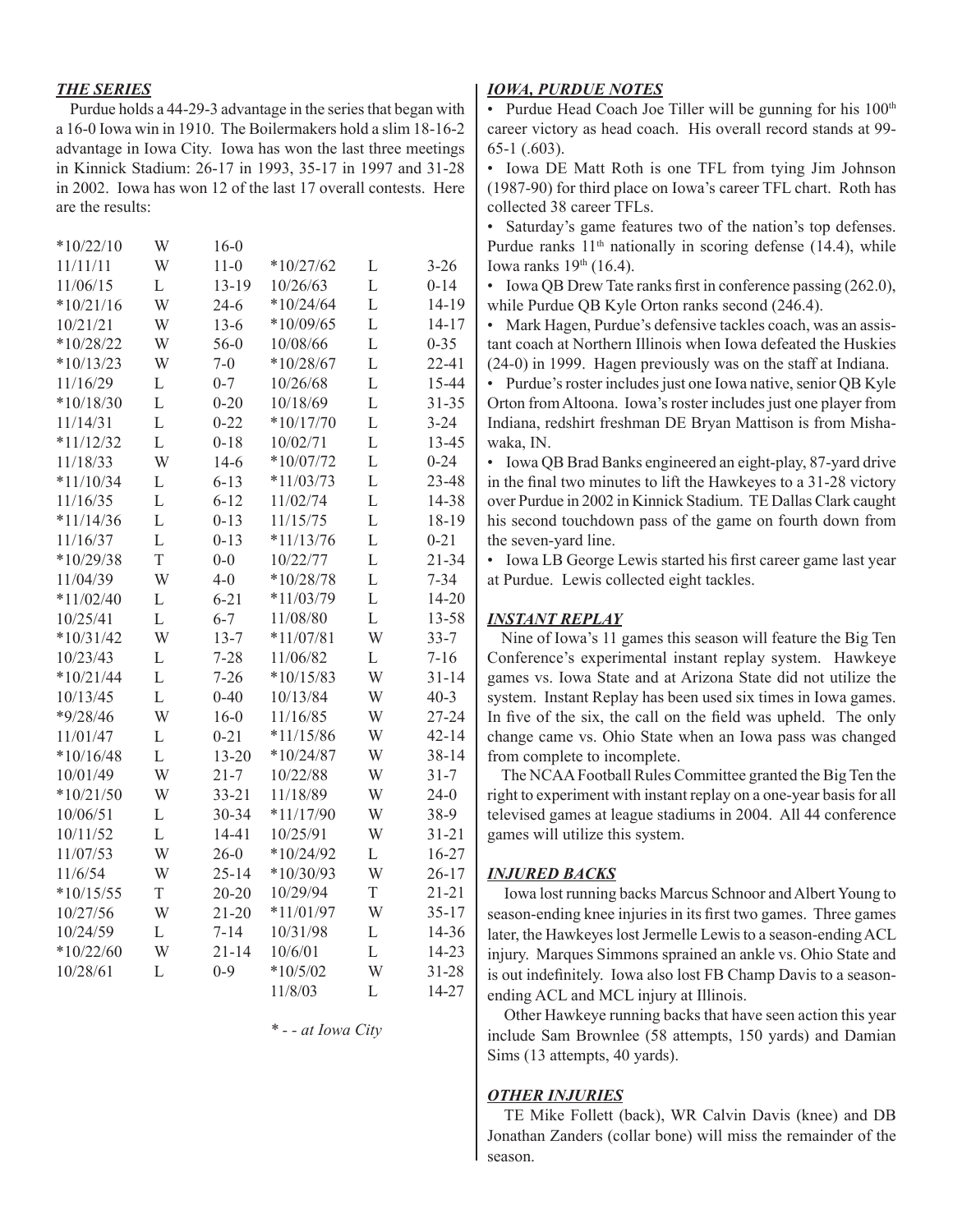# *Iowa 23, Illinois 13*

Iowa won its fourth consecutive game and became bowl eligible for the fourth consecutive season with a 23-13 win over Illinois in Memorial Stadium. The victory was also Coach Ferentz's 50<sup>th</sup> career win as college head coach.

It was a windy day with gusts up to 40 mph. All 36 points were scored with the wind.

The first half was a defensive struggle with both team's offense only able to score one touchdown. Illinois scored first on a eight-yard touchdown pass in the first quarter. Iowa scored on a 19-yard pass from QB Drew Tate to WR Ed Hinkel in the second quarter.

With the score 7-7 at the half, Iowa broke the game open in the third quarter, scoring 16 unanswered points. Illinois fumbled on its first second half possession and Iowa took advantage, scoring a touchdown on another 19-yard pass completion to Hinkel.

Iowa's special teams came up big on Illinois' next possession. Sophomore Miguel Merrick blocked his first career punt, with the result being a safety after the ball rolled out of the end zone. The Hawkeyes received the free kick and scored their second touchdown of the quarter on a Tate five-yard run. Iowa dominated the time of possession in the third quarter (10:23-4:37).

Tate completed 24-34 passes for 243 yards and two touchdowns. He also rushed nine times for six yards and one touchdown. WR Ed Hinkel caught five passes for a career-best 108 yards and two scores. RB Sam Brownlee started his second career game and carried the ball 19 times for 50 yards.

Defensively, LB Chad Greenway collected a game-high 10 tackles (6 solo). LB Abdul Hodge posted nine tackles (3 solo). DL Jonathan Babineaux registered six tackles (3 solo), including 1.5 for loss and forced and recovered an Illinois fumble. Here is the yardstick:

|                      | <b>Iowa</b>   | <b>Illinois</b> |
|----------------------|---------------|-----------------|
| <b>First Downs</b>   | 19            | 16              |
| Rushes-Yds.          | $36 - 76$     | 25-58           |
| Passing Yds.         | 243           | 210             |
| Passes (C-A-I)       | $24 - 34 - 1$ | $22 - 42 - 1$   |
| <b>Total Offense</b> | 319           | 268             |
| Punts-Avg.           | $7 - 34.7$    | 7-38.9          |
| Fumbles-Lost         | $1 - 0$       | $1 - 1$         |
| Penalties-Yards      | $10-64$       | 5-47            |
| Time of Possession   | 35:10         | 24:50           |

#### *FINAL GAME NOTES*

• Fullbacks Aaron Mickens and Champ Davis were both injured in the first half and neither returned. Mickens was taken by ambulance to a hospital for precautionary measures and is questionable for Saturday's game vs. Purdue.

• Iowa blocked its second punt of the season. The Hawkeyes' other blocked punt came in their season-opening win vs. Kent State.

• Iowa recorded its first safety since a bad snap went out of the end zone in Iowa's win over Akron on 8/31/02.

• Junior Antwan Allen came up with his third interception of the season to stop an Illinois scoring threat in the fourth quarter. Allen also had an interception in the red zone in the win at Penn State and he had a pick in the loss at Arizona State. Both picks came on the two-yard line.

• Iowa failed to score on its first offensive possession for the third straight game. The Hawkeyes have scored points on their first drive in four of eight contests.

• Illinois joins Arizona State as the only teams to score points against Iowa on their opening possession of the game.

• The Illinois touchdown in the first quarter was the first touchdown allowed by Iowa's first team defense in 13 quarters, dating back to the third quarter of the loss at Michigan on 9/25. Michigan State and Ohio State both scored one touchdown late in games against Iowa reserves. Iowa had not yielded a touchdown in the first half since the Michigan game.

• Iowa dominated time of possession. The Hawkeyes maintained possession for 35:10, while Illinois was limited to 24:50.

• WR Ed Hinkel scored two touchdowns for the second time this season (at Michigan). The junior ranks second on the team in scoring with 36 points.

• WR Ed Hinkel finished with a team season-high 124 all-purpose yards (108 receiving yards and 16 punt return yards).

• Iowa posted 10 penalties for 64 yards, marking the second time this season the Hawkeyes have been flagged for 10 penalties or more in a game (Kent State, 12).

#### *BROWNLEE STARTS AT RUNNING BACK*

Sophomore Sam Brownlee started his first career game at Penn State (10/23). He became the first Iowa walk-on to start at running back since Rick Bayless did it at Northwestern (11/7/87), in a 52-23 Iowa win. Brownlee posted career highs in rushing attempts (19) and rushing yards (50) and also caught two passes for 24 yards in Iowa's win at Illinois. For the season, Brownlee has carried the ball 58 times for 150 yards and has caught four passes for 35 yards.

#### *RUNNING BACKS FALL AT HOME*

Iowa has lost a running back to injury in each of its four home games this season. Marcus Schnoor injured a knee in the season opener vs. Kent State. Albert Young also injured a knee one week later vs. Iowa State. Like Schnoor and Young, Jermelle Lewis injured a knee vs. Michigan State. Marques Simmons sprained an ankle vs. Ohio State.

Schnoor, Young and Lewis are lost for the year, while Simmons is out indefinitely.

#### *ALL HOME GAMES SOLD OUT*

All six Iowa home games in 2004 will be sellouts, marking the first time in history Iowa will finish the season with a home average attendance of 70,397. The Hawkeyes' previous home attendance average record was 70,071 set in 1991.

Iowa has sold out nine consecutive games, dating back to 2003, which is also a school record.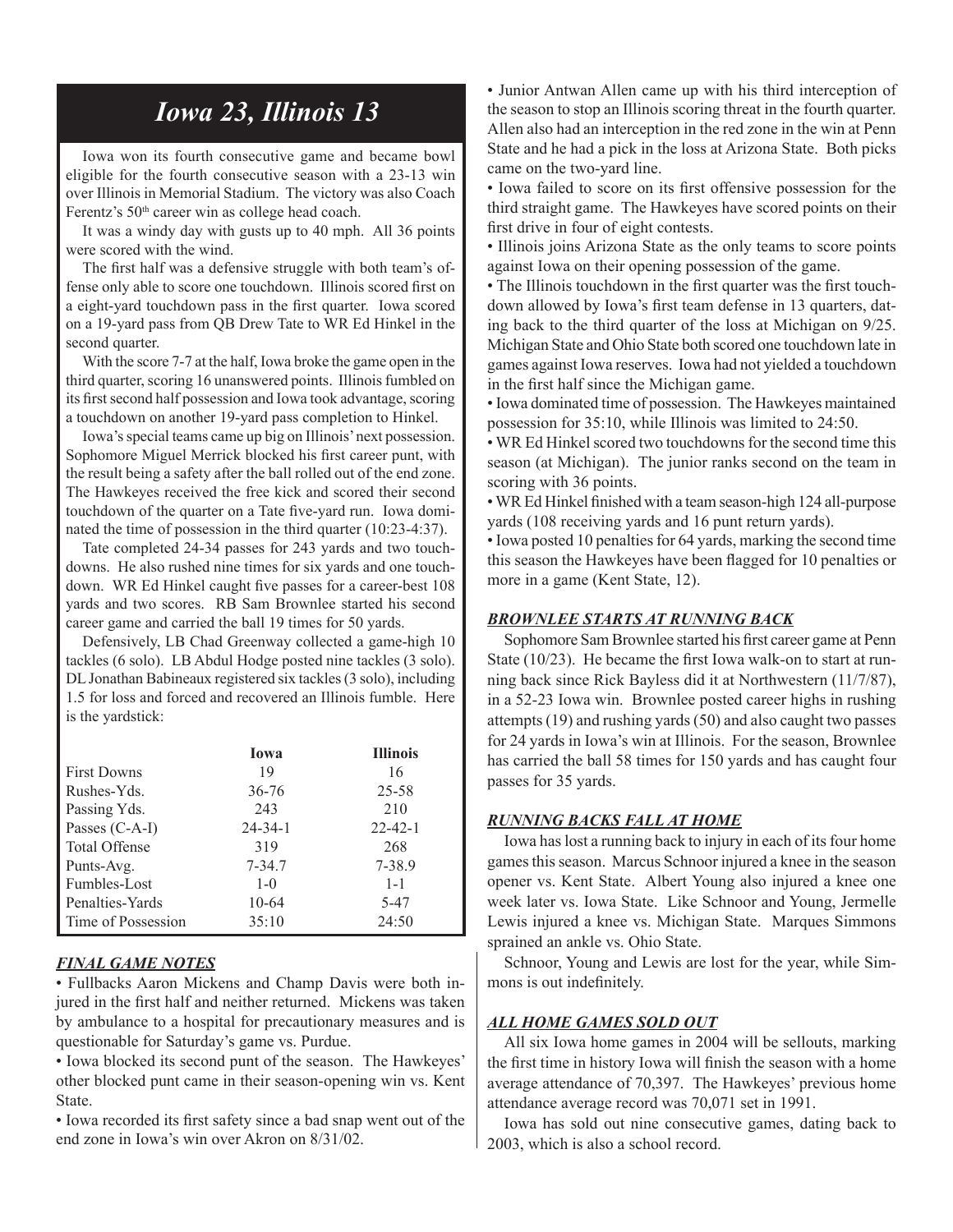#### *LAST MEETING*

 Iowa lost its third straight conference road game as Purdue defeated the Hawkeyes 27-14. Purdue scored the game's first 27 points before Iowa finally got on the scoreboard late in the third quarter on a QB Nathan Chandler three-yard scoring run. RB Jermelle Lewis scored Iowa's final touchdown in the fourth quarter on an eight-yard pass from Chandler.

 Chandler completed 16-29 passes for 203 yards and one touchdown. WR Maurice Brown caught a career-high eight passes for 126 yards. Brown matched his career-high for receiving yardage, reaching 100 yards in a game for the sixth time in his career. Lewis rushed seven times for 56 yards, while RB Fred Russell carried the ball 18 times for 35 yards.

 For the first time in eight games, Iowa's rushing defense allowed more than 75 yards. The Boilermakers totaled 154 yards on the ground on 44 attempts. The Hawkeyes finished with 98 yards rushing.

 LB Abdul Hodge collected a game-high 11 tackles, including one for loss. LB Chad Greenway registered 10 tackles and had one pass break-up, while outside LB George Lewis, in his first career start, registered eight tackles. Here is the yardstick:

|                      | <b>Iowa</b>   | <b>Purdue</b> |
|----------------------|---------------|---------------|
| Score                | 14            | 27            |
| <b>First Downs</b>   | 16            | 16            |
| Rushes-Yds.          | 36-98         | 44-154        |
| Passing Yds.         | 203           | 167           |
| Passes (C-A-I)       | $16 - 30 - 1$ | $13 - 20 - 0$ |
| <b>Total Offense</b> | 301           | 321           |
| Punts-Avg.           | $6 - 37.8$    | $4 - 43.0$    |
| Fumbles-Lost         | $0 - 0$       | $0-0$         |
| Penalties-Yards      | 10-72         | 5-47          |
| Time of Possession   | 28:19         | 31:41         |

#### *CAPTAINS BY THE WEEK*

Iowa's game captains are selected each week. Following is a game-by-game list of Hawkeye captains:

| <b>Kent State:</b>     | OL Pete McMahon, DE Matt Roth            |
|------------------------|------------------------------------------|
|                        | DL Jonathan Babineaux, DB Sean Considine |
| <b>Iowa State:</b>     | WR Ed Hinkel, OL Pete McMahon            |
|                        | LB Abdul Hodge, DL Tyler Luebke          |
| <b>Arizona State:</b>  | WR Ed Hinkel, OL Pete McMahon            |
|                        | DL Tyler Luebke, LB Chad Greenway        |
| Michigan:              | OL Pete McMahon, WR Ed Hinkel            |
|                        | DL Jonathan Babineaux, DB Sean Considine |
| <b>Michigan State:</b> | TE Tony Jackson, OL Pete McMahon         |
|                        | LB Abdul Hodge, DE Matt Roth             |
| <b>Ohio State:</b>     | DE Matt Roth, DL Jonathan Babineaux      |
|                        | WR Ed Hinkel, P David Bradley            |
| <b>Penn State:</b>     | DL Derreck Robinson, LB Abdul Hodge      |
|                        | OL Brian Ferentz, WR Ed Hinkel           |
| <b>Illinois:</b>       | OL Pete McMahon, LB Chad Greenway        |
|                        | E Matt Roth, DB Sean Considine           |

# *Iowa Internet Address*

For information on The University of Iowa athletic department and the Iowa football team World Wide Web, go to:

#### **http://www.hawkeyesports.com**

Information on the football team and all other University of Iowa athletic teams, including schedules, rosters, statistics, season outlooks and other information, is available at those sites.

#### *HINKEL LEADS RECEIVERS*

WR Ed Hinkel has been one of Iowa's top receiving threats. He has caught 28 passes for 397 yards (14.2 avg.) in five league games, which ranks third.

Hinkel caught five passes for a career-high 108 yards (21.6 avg.) and two touchdowns at Illinois. He also returned three punts for 16 yards, giving him a team season-high 124 all-purpose yards. The junior had three receptions for 26 yards at Penn State. He caught six passes for 76 yards vs. Ohio State. Against Michigan State, he tied a career high with seven receptions, posted a then-career high with 98 receiving yards and caught a 15-yard touchdown. His 43-yard reception in the third quarter was a career long. At Michigan, he collected seven receptions for 89 yards and caught a career-high two touchdowns. Hinkel posted team highs in receptions and receiving yards vs. Kent State (4-65) and Iowa State (4-61).

Hinkel leads Hawkeye receivers in receptions (37), receiving yards (527) and touchdowns (6) this season. He ranks sixth in the Big Ten and  $55<sup>th</sup>$  nationally in receptions (4.63) and sixth in the league and  $59<sup>th</sup>$  nationally in receiving yards (65.9). He has scored two touchdowns in a game twice this season (at Michigan and at Illinois) and ranks second on the team in scoring with 26 points.

Three of his seven career receiving touchdowns have been highlight reel diving catches in the end zone (at Michigan, 2004; vs. Iowa State, 2004; at Penn State, 2002). Hinkel also returned a punt for a touchdown his freshman season. Hinkel ran back two punts for 60 yards and two kickoffs for 51 yards at Arizona State. He returned three punts for 31 yards at Penn State. The junior ranks  $29<sup>th</sup>$  nationally in punt return yardage (12.33).

Hinkel was hampered by injuries last season, missing four games and seeing limited action in other games. The native of Erie, PA, has 66 career receptions for 827 yards and seven touchdowns.

#### *FAMILY AFFAIR*

Iowa Head Coach Kirk Ferentz and his son, Brian, Ferentz are believed to be one of only four father-son duos in Division I this year. They join Art Briles and his son Kendal from Houston, Tony Samuel and his son Travis from New Mexico State and Mike Bellotti and his son Luke from Oregon.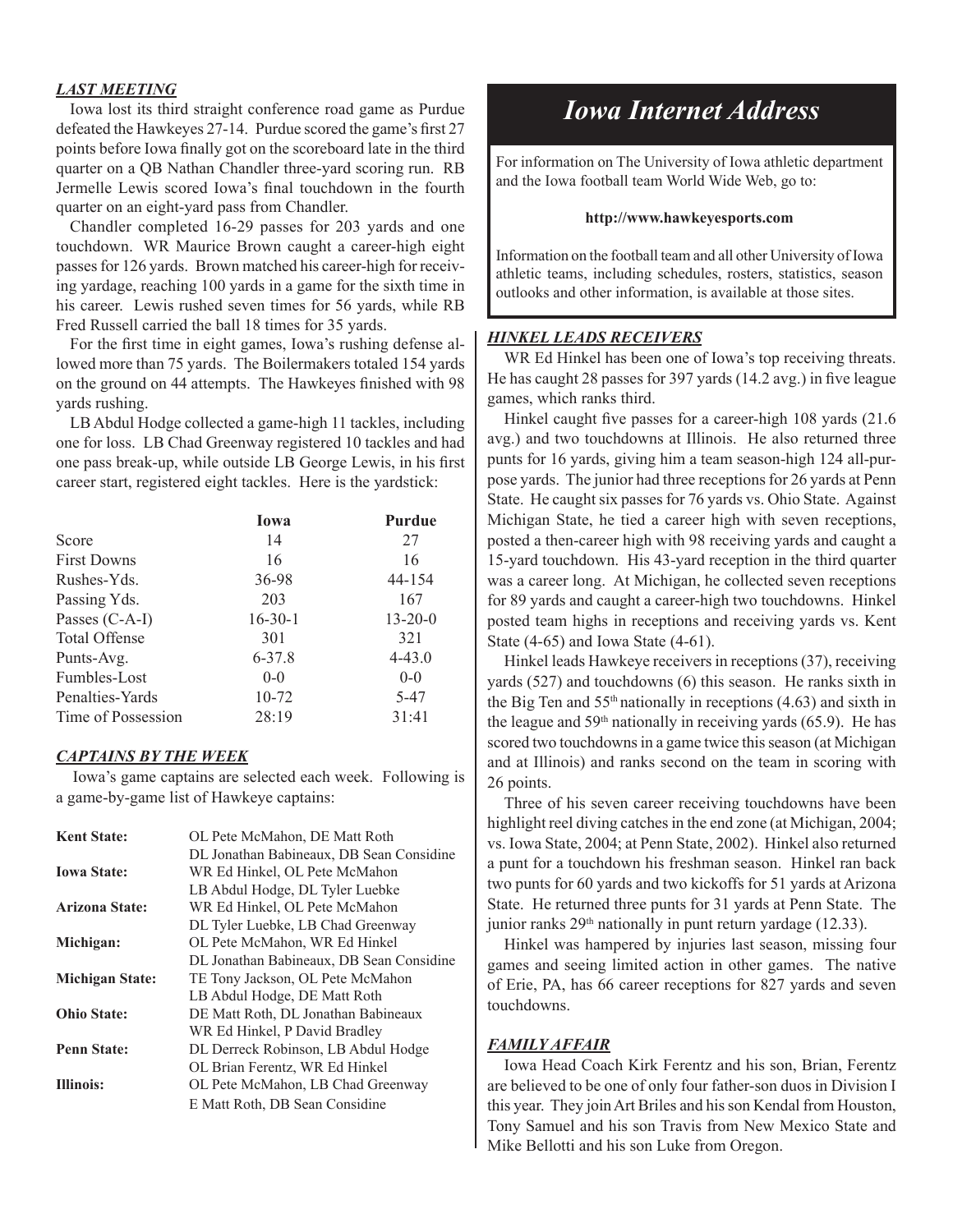# *The Big Ten This Week*

Ohio State at Michigan State, 11:05 a.m. (ESPN) Northwestern at Penn State, 11:05 a.m. (ESPN Plus) Indiana at Illinois, 12:05 p.m. (No TV)

**Purdue at Iowa, 2:35 p.m. (ESPN)**

Minnesota at Wisconsin, 2:35 p.m. (ABC) *Idle: Michigan*

#### *IOWA STARTS ON OFFENSE*

Iowa has started on offense in 61 of its last 63 games. Iowa's games at Miami, OH (9-7-02) and at Michigan State (9-27-03) are the only contests that the Hawkeyes didn't start on offense. Iowa has started the game on offense in 63-of-69 games under Kirk Ferentz.

#### *ROTH BREAKS OUT*

Senior DE Matt Roth is a pre-season candidate for the Rotary Lombardi Award, the Ted Hendricks Defensive End of the Year and Bronko Nagurski Awards. Other pre-season honors for Roth include the *Playboy* magazine all-America team, second team all-America by *Lindy's* and first team all-Big Ten by *Athlon* Sports.

Roth has busted out in conference play after posting eight tackles, including one for loss, the first three contests of the season. Roth collected two sacks in consecutive contests (vs. Ohio State and at Penn State). The senior posted two tackles, including one for loss and two QB hurries, at Illinois. He recorded four solo tackles (3 TFL), two sacks and one forced fumble at Penn State. Roth registered five tackles (3 solo), two sacks, one QB hurry and forced a fumble vs. Ohio State. The defensive end exploded for seven tackles (all solo), including two for loss and one sack and also forced a fumble at Michigan. Against Michigan State, he tallied a season-high eight tackles (4 solo), including one for loss. The senior is sixth on the squad in tackles (34), ranks first in sacks (6) and QB hurries (5) and second in TFL (10).

Roth has posted 26 tackles (20 solo), nine TFL, five sacks and forced three fumbles in five conference games. He ranks first in conference sacks and forced fumbles and third in tackles for loss.

Last season, Roth was a first team all-Big Ten honoree by both the media and coaches. He ranked second in the league and 13th nationally in sacks (0.88).

His 12 QB sacks in 2003 ties as the second best single-season Iowa total. Leroy Smith set the record in 1991 with 18. Roth's 28 career sacks ranks third best, and trails Jared DeVries (42, 1995-98) and Mike Wells (33, 1990-93). Also, he sits in fourth place in tackles for loss (38) behind Jim Johnson (39, 1987-90), Wells (54, 1990-93) and DeVries (78, 1995-98).

#### *TATE DIRECTS HAWKEYE OFFENSE*

QB Drew Tate ranks first in Big Ten passing (262.0) and second in pass efficiency (139.2) and total offense (260.6). Tate ranks  $35<sup>th</sup>$  nationally in overall pass efficiency (133.6) and  $51<sup>st</sup>$ in total offense (212.6).

Tate completed 24-34 passes for 243 yards, two touchdowns and rushed for one touchdown in Iowa's win at Illinois. He completed 14-31 passes for 126 yards at Penn State. He completed 26-39 passes for 331 yards, three touchdowns and no interceptions in helping lead Iowa to its first win over Ohio State since 1991. He also rushed nine times for 24 yards, including a oneyard touchdown plunge. Tate became only the third Hawkeye quarterback to throw for 300 yards in consecutive games (Matt Sherman, 1995 and Chuck Hartlieb, 1987). Tate was rewarded for his efforts, being named the Big Ten's co-Offense Player of the Week.

Against Michigan State, the sophomore completed 25-36 passes for 340 yards and one touchdown. The last time an Iowa quarterback threw for over 300 yards was Jon Beutjer (30-47, 380 yards) at Indiana on 9/30/00. In addition, Tate completed 10 straight passes in the third quarter, marking the third time this season that he has completed 10 or more consecutive passes in a game.

In his first conference game at Michigan, he completed 24-32 passes for 270 yards and two touchdowns. He completed 11 consecutive passes to start the game vs. the Wolverines.

The Baytown, TX, native played only one half in the season opener vs. Kent State, completing 13-22 passes for 136 yards, including 10 straight completions in the second quarter. Tate played his first complete collegiate game vs. Iowa State and helped the Hawkeyes to their second straight win over the Cyclones. Tate completed 16-22 passes for 220 yards and one touchdown.

For the season, Tate has completed 150-235 passes for 1,710 yards, 11 touchdowns and eight interceptions. Tate has also rushed for two touchdowns. He has thrown at least one interception in seven of eight contests. His passing total of 1,710 ranks 16th-best at Iowa for a single season.

Tate reached 1,000 yards passing in five games, marking the  $12<sup>th</sup>$  time in Iowa history an Iowa quarterback threw for  $1,000$ yards in the first five games or less. Three quarterbacks reached 1,000 yards in the first four games: Scott Mullen (1999), Chuck Long (1983, 1985) and Gary Snook (1964).

Tate completed 37-63 (59%) passes for 400 yards, three touchdowns and three interceptions in Iowa's three non-conference games. Tate has completed 113-172 (65.7%) passes for 1,310 yards, eight touchdowns and five interceptions in Iowa's five league contests.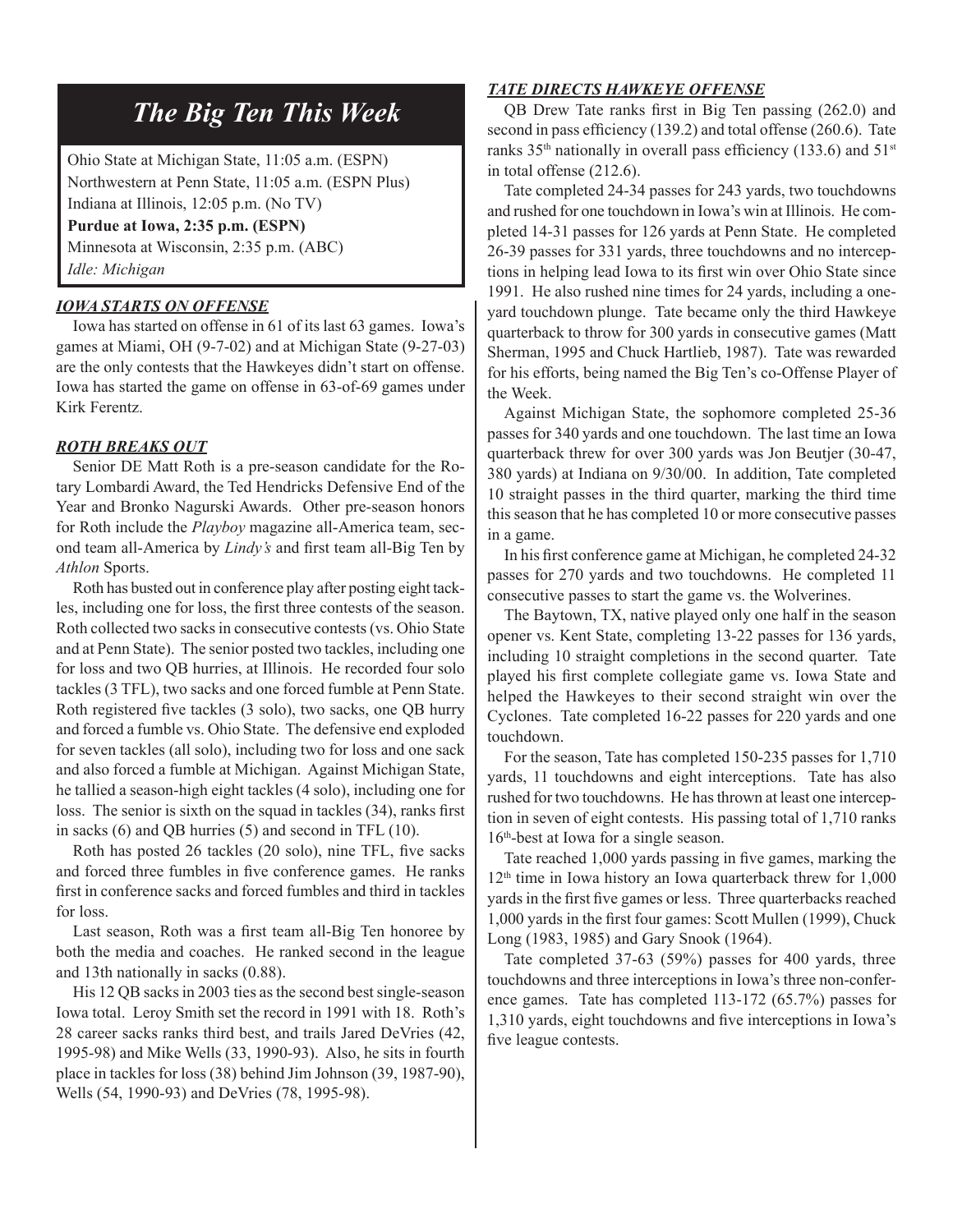# *2004 Big Ten Standings*

|                 |                | <b>Big Ten</b> |      | <b>All Games</b> |          |       |  |  |
|-----------------|----------------|----------------|------|------------------|----------|-------|--|--|
|                 | W              | L              | Pct. | W                | L        | Pct.  |  |  |
| Wisconsin       | 5              | $\theta$       | .000 | 8                | $\theta$ | 1.000 |  |  |
| Michigan        | 6              | 0              | .000 | 8                |          | .888  |  |  |
| <b>IOWA</b>     | 4              | 1              | .800 | 6                | 2        | .750  |  |  |
| Michigan St.    | 3              | 2              | .600 |                  | 4        | .500  |  |  |
| Northwestern    | 3              | $\overline{c}$ | .600 | 4                | 4        | .500  |  |  |
| Minnesota       | 3              | 3              | .500 | 6                | 3        | .666  |  |  |
| Purdue          | $\mathfrak{D}$ | 3              | .400 | 5                | 3        | .625  |  |  |
| Ohio State      | $\overline{2}$ | 3              | .400 | 5                | 3        | .625  |  |  |
| Indiana         |                | 4              | .200 | 3                | 5        | .375  |  |  |
| Penn State      | 0              | 5              | .000 | 2                | 6        | .250  |  |  |
| <b>Illinois</b> |                | 6              | .000 |                  |          | .222  |  |  |

#### *IOWA NOTES*

• The Hawkeyes have won 23 of their last 25 games in Kinnick Stadium, dating back to the end of the 2000 season. Iowa's two losses came against Iowa State (36-31 in 2002) and Michigan (32-26 in 2001).

• Iowa has won 24 of its last 29 regular season games.

• Iowa is 34-4 when leading at the half and 37-2 when leading after three quarters under Coach Ferentz. In the last three years, Iowa is 23-1 when leading at the half and 26-0 when leading after three quarters.

• Iowa has had three true freshmen compete this season (RB Damian Sims, DB Charles Godfrey and DB Adam Shada). Both Godfrey and Shada have played in seven games, while Sims has played in three.

• Iowa rushed 28 times for -15 yards at Michigan. The last time an Iowa team rushed for negative yardage was in a 45-34 loss at Indiana (10/29/88); the Hawkeyes rushed 22 times for -1 yard.

• Iowa has 18 players who have recorded one or more receptions this season, while 15 different Hawkeyes have recorded one or more rushing attempts.

• Iowa has had two interceptions returned for touchdowns (99 yards by Kent State and 25 yards by Michigan).

• Iowa ranks 15<sup>th</sup> nationally and first in the Big Ten in punt return yardage (14.8). Walner Belleus ranks fifth nationally in punt return yardage (18.3), while Ed Hinkel ranks  $29<sup>th</sup>$  (12.3).

• TE Tony Jackson had no receptions in the first three games of the season. In fact, the native of Ypsilanti, MI, had only seven receptions his first three years combined. The senior put up career numbers against the Wolverines in his home state, collecting four receptions for 61 yards, including a 24-yard reception on the first play from scrimmage.

• Iowa's game vs. Ohio State was its ninth straight home sellout dating back to last year. The nine consecutive sellouts at the current Kinnick Stadium capacity (70,397) is a school record. The previous record was five set during the 1992 season.

• Iowa has scored points on four of its eight opening possessions. The Hawkeyes kicked a field goal vs. Kent State and scored touchdowns vs. Iowa State, at Michigan and vs. Michigan State. Iowa punted on its first possession at Arizona State, vs. Ohio State, at Penn State and at Illinois.

• RB Albert Young and LB Chad Greenway scored their first collegiate points vs. Kent State. DB Walner Belleus scored his first points on an 83-yard punt return at Arizona State. FB Tom Busch and RB Marques Simmons tallied their first points on short touchdown runs vs. Michigan State. TE Scott Chandler scored his first touchdown vs. Ohio State.

• Iowa began the season ranked No. 12 in the ESPN/*USA Today* poll and No. 19 in the Associated Press poll. The ranking was its highest preseason ranking since 1985 when the Hawkeyes were ranked No. 3 by *USA Today*/CNN and No. 4 by the AP.

• Iowa won its fifth straight game over Penn State and fourth consecutive in State College with its 6-4 victory on Oct. 16. The victory marked the first time the Hawkeyes won a football game without scoring a touchdown since a 12-10 victory over Michigan on Oct. 19, 1985 in Kinnick Stadium.

#### *SOLOMON CATCHES ON*

WR Clinton Solomon posted 100 yard receiving games vs. Michigan State and Ohio State. The junior caught four passes for 105 yards vs. Michigan State. Against Ohio State, Solomon caught seven passes for 131 yards and two touchdowns – all career highs. He caught touchdown passes of 11 and 36 yards, which are the second and third of his career and his first of the season. At Penn State, Solomon had a game-high five receptions for 46 yards. Last week at Illinois, he caught five passes for 44 yards. He has led Iowa in receiving yards three of the last four games.

The 6-3 native of Ft. Worth, TX, ranks second on the team in receiving yards (491) and receptions (31).

#### *SCHLICHER THE KICKER*

PK Kyle Schlicher matched a career high with nine kicking points vs. Ohio State. He converted 3-4 PATs and 2-2 field goals (45 and 41). The 45-yard boot is a career-long. His final extra point attempt was blocked. The sophomore earned a share of the Big Ten Special Teams Player of the Week award for his efforts. Schlicher scored nine points vs. Kent State and eight vs. Michigan State. He connected on two 27-yard field goals at Penn State to account for Iowa's only points.

The native of Ankeny, IA, has converted 9-11 field goals (7-7, 20-39 yards) and 19-22 PATs this year. Schlicher has missed two 44-yard field goal attempts (Kent State and Iowa State). Schlicher has made seven straight since missing a 44-yarder against the Cyclones. He leads the team with 46 points.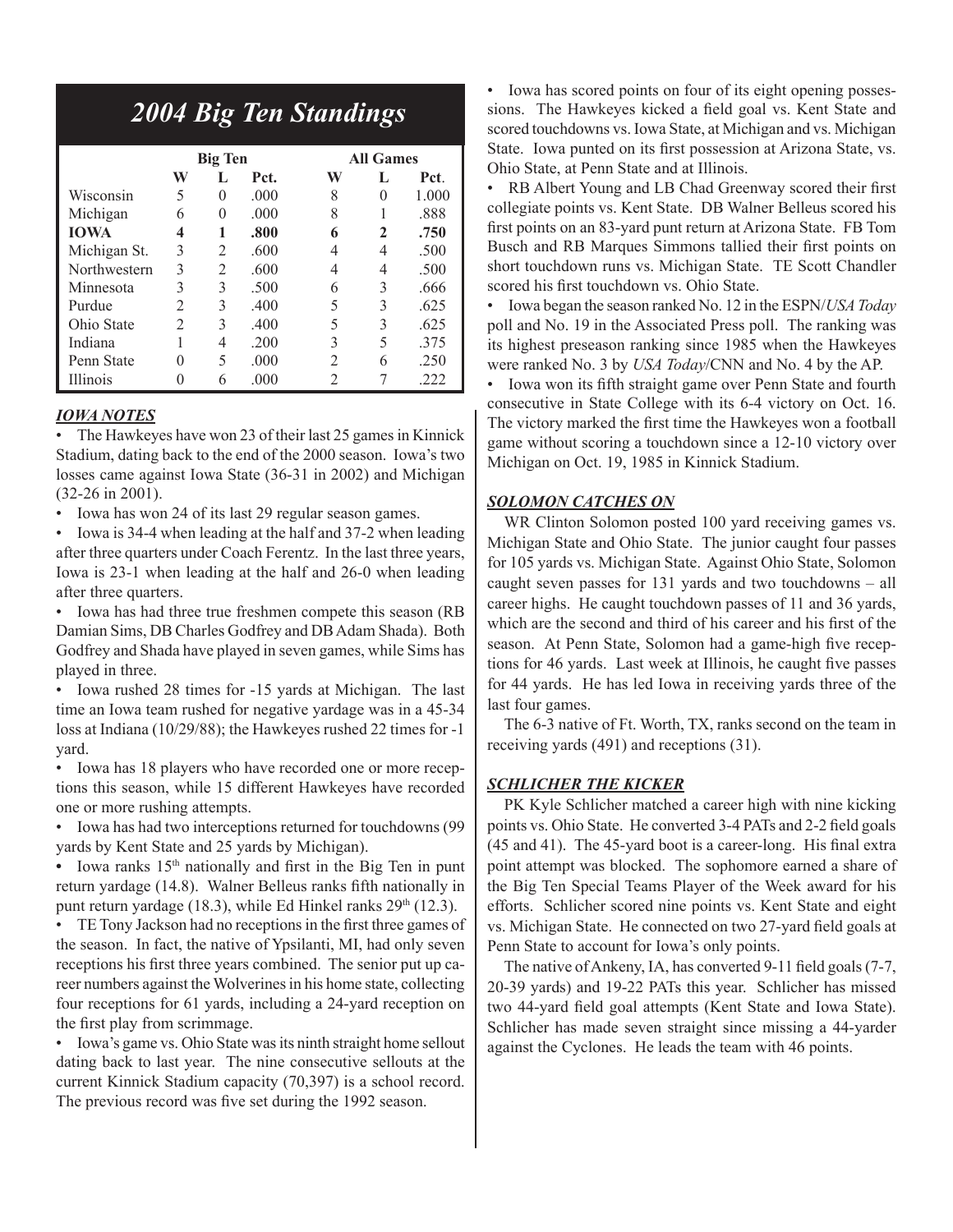## *Iowa in Big Ten & NCAA Statistics*

| <b>Individual Statistics</b>    |                          |                 |        |                  |
|---------------------------------|--------------------------|-----------------|--------|------------------|
| <b>Player</b>                   | Category                 | <b>Stats</b>    | Big 10 |                  |
| <b>NCAA</b>                     |                          |                 |        |                  |
| <b>Walner Belleus</b>           | Punt Return Yards        | 18.3            | 1st    | 5th.             |
| Matt Roth                       | <b>Forced Fumbles</b>    | 3               | 1st    | $---$            |
| Matt Roth                       | Sacks                    | 0.75            | 2nd    | ---              |
| Jonathan Babineaux              | <b>Tackles For Loss</b>  | 1.56            | 2nd    | ---              |
| Antwan Allen                    | Interceptions            | 0.38            | 2nd    | 32nd             |
| Ed Hinkel                       | <b>Punt Return Yards</b> | 12.3            | 3rd    | 29th             |
| Drew Tate                       | Pass Efficiency          | 133.6           | 3rd    | 35th             |
| Derreck Robinson                | <b>Fumbles Recovered</b> | $\overline{2}$  | 3rd    | $---$            |
| Drew Tate                       | Passing Yards            | 213.8           | 4th    | $---$            |
| Drew Tate                       | Total Offense            | 212.6           | 4th    | 51st             |
| Kyle Schlicher                  | <b>Field Goals</b>       | 1.12            | 4th    | 47th             |
| Chad Greenway                   | Tackles                  | 9.8             | 5th    | $\overline{a}$   |
| Ed Hinkel                       | Receiving Yards          | 65.9            | 6th    | 59th             |
| Matt Roth                       | <b>Tackles For Loss</b>  | 1.25            | 6th    | $\overline{a}$   |
| Ed Hinkel                       | Receptions               | 4.62            | 6th    | 55th             |
| Kyle Schlicher                  | Scoring (kick)           | 5.8             | 6th    | ---              |
| Abdul Hodge                     | <b>Tackles</b>           | 9.4             | 6th    | ---              |
| Clinton Solomon                 | Receiving Yards          | 61.4            | 8th    | 71st             |
| Clinton Solomon                 | Receptions               | 3.88            | 8th    |                  |
| Ed Hinkel                       | Scoring (TDs)            | 4.5             | 8th    |                  |
| Chad Greenway                   | Interceptions            | 0.25            | 9th    | ---              |
| Marcus Paschal                  | Interceptions            | 0.25            | 9th    | $---$            |
| Ed Hinkel                       | All Purpose Yards        | 100.6           | 10th   | 89th             |
| David Bradley                   | Punting                  | 38.9            | 10th   | 85th             |
| Kyle Schlicher                  | Scoring                  | 5.8             | 10th   | ---              |
|                                 |                          |                 |        |                  |
| <b>Team Statistics</b>          |                          |                 |        | <b>NCAA</b>      |
| Category<br><b>Punt Returns</b> | <b>Stats</b><br>14.8     | $Big$ 10<br>1st |        | 15 <sub>th</sub> |
|                                 |                          |                 |        |                  |
| Red zone Defense                | 60.0%                    | 1st             |        | $---$            |
| <b>Rushing Defense</b>          | 70.2                     | 1 <sub>st</sub> |        | 3rd              |
| <b>Total Defense</b>            | 278.4                    | 3rd             |        | 10th             |
| Turnover Margin                 | 0.62                     | 3rd             |        | 29th             |
| KO Coverage                     | 18.4                     | 3rd             |        | ---              |
| Time of Possession              | 31:59                    | 3rd             |        | $---$            |
| Pass Efficiency                 | 133.7                    | 3rd             |        | 39th             |
| Pass Efficiency Def.            | 108.3                    | 4th             |        | 27th             |
| Scoring Defense                 | 16.4                     | 4th             |        | 19th             |
| Passing Offense                 | 224.6                    | 4th             |        | 50th             |
| Passing Defense                 | 208.1                    | 5th             |        | 54th             |
| Third Down Conv. %              | 38.1%                    | 7th             |        |                  |
| <b>Sacks</b>                    | 14                       | 7th             |        |                  |
| Scoring Offense                 | 22.5                     | $7\mathrm{th}$  |        | 80th             |
| Red zone Offense                | 76.7%                    | 8th             |        | $---$            |
| Net Punting                     | 35.2                     | 8th             |        | 67th             |
| <b>Total Offense</b>            | 312.0                    | 9th             |        | 100th            |
| <b>First Downs</b>              | 133                      | 10th            |        | ---              |
| <b>KO</b> Returns               | 17.8                     | 11th            |        | 103rd            |
| <b>Rushing Offense</b>          | 87.4                     | 11th            |        | 114th            |
| Penalty Yards                   | 60.8                     | 11th            |        | ---              |
| <b>QB Sacks Allowed</b>         | 26                       | 11th            |        | ---              |

#### *LINEBACKERS ARE BIG TEN LEADERS*

Iowa's linebacking duo of Chad Greenway and Abdul Hodge were named to the preseason first all-Big Ten team by *Athlon* Sports. Hodge was also named second team all-America by *The Sporting News*, while Greenway was named honorable mention all-America by NationalChamps.net.

Hodge became the 53rd Hawkeye to record 200 tackles when he posted seven stops (6 solo) at Arizona State. His 254 career tackles rank 24th at Iowa. Hodge tallied nine tackles (3 solo) and one pass break-up at Illinois. He had a game-high 11 tackles (7 solo) and one pass break-up at Penn State. The junior matched a season high with 12 tackles in consecutive weeks (Ohio State and Michigan State). Against Michigan, he registered a gamehigh 10 tackles (7 solo) and recovered one fumble. He collected a game-high 12 tackles (8 solo) in Iowa's win over Iowa State. The junior ranks second on the team and sixth in the conference in tackles (75). He has posted double digit tackle games 12 times in his career, including five times this season.

Hodge, who was named to the 2004 NationalChamps.net preseason all-America second team, ranked first in the Big Ten and 27th nationally in tackles (10.8) last season. His 141 tackles rank second in single season tackles at Iowa. Andre Jackson (1972) is Iowa's record holder with 171 tackles. Nine of his 141 tackles were for loss, ranking fourth on the Hawkeyes.

Greenway was honored by the Walter Camp Foundation and the Big Ten after his outstanding performance vs. Kent State. He led the Hawkeye defense, intercepting two passes and returning them 54 yards, including a 30-yarder for a touchdown. He also collected a team-best 10 tackles (6 solo, 4 assists), including two for loss and recorded one pass breakup as Iowa held the Golden Flashes to minus 13 yards rushing and just 110 total yards. On special teams, the native of Mt. Vernon, SD, blocked his second career punt, which resulted in a field goal.

Greenway has posted double figure tackles six times this season and 14 times in his career. He became the 54<sup>th</sup> Hawkeye to collect 200 career tackles. His seven tackles (4 solo) vs. Ohio State helped him eclipse the 200 plateau. His 225 career tackles rank 38th at Iowa.

Greenway tallied a game-high 10 tackles (6 solo) and one pass break-up at Illinois. He posted a game-high 11 tackles (6 solo) and recovered a fumble at Penn State. The junior collected a game and season-high 12 tackles (9 solo) at Arizona State. Greenway tallied eight stops (5 solo) vs. Michigan State. Against Michigan, Greenway registered a game-high 10 stops (8 solo), including a career-high two sacks. He tallied 10 tackles in the season-opener vs. Kent State and in week two vs. Iowa State.

The junior ranks first on the team, fifth in the league in tackles (78), fourth on the team in tackles for loss (5) and second in interceptions (2).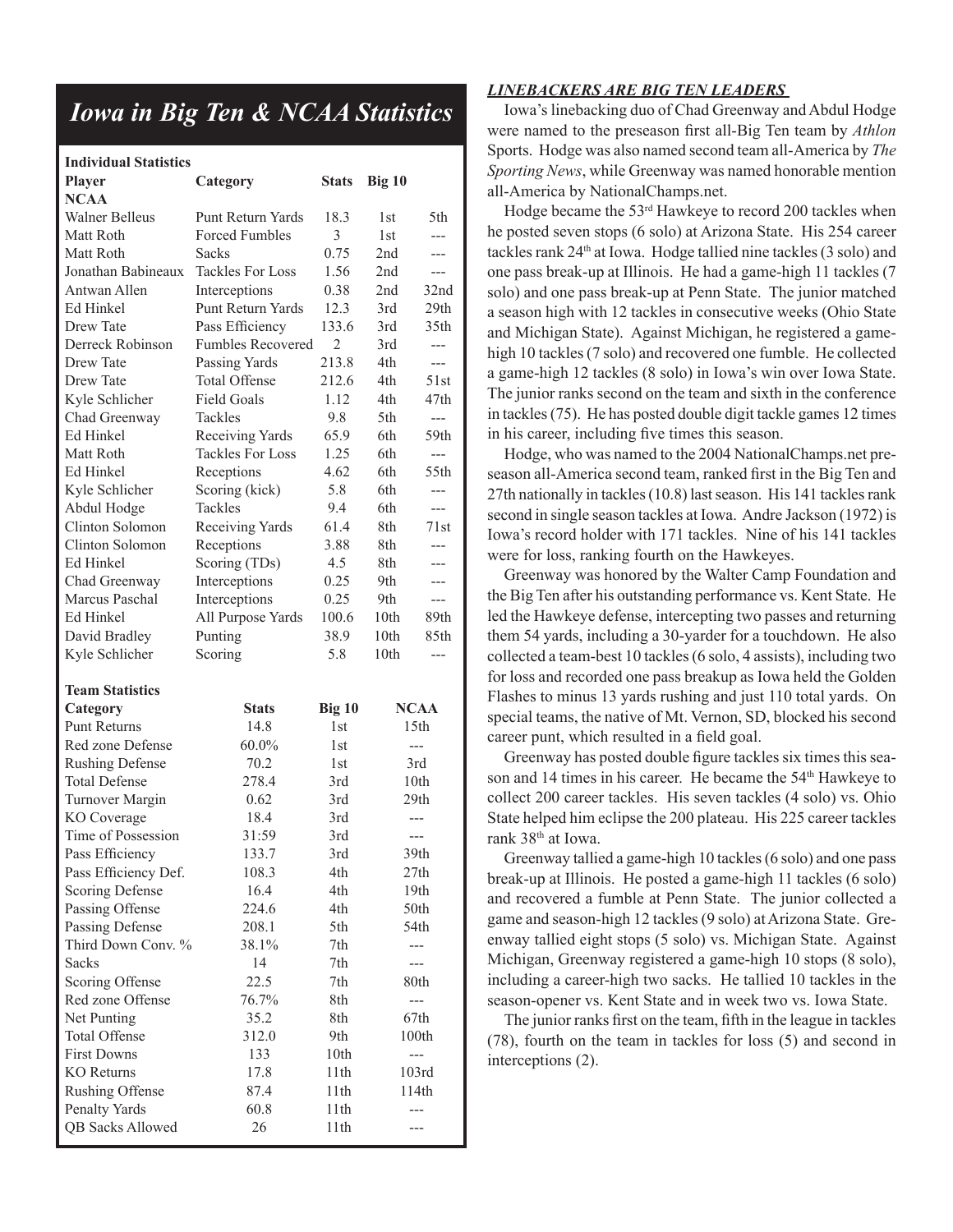#### *BABINEAUX ANCHORS DEFENSIVE LINE*

Senior Jonathan Babineaux has been one of the Big Ten's top defensive linemen this season. The native of Port Arthur, TX, ranks second in the Big Ten in tackles for loss (12.5). Babineaux ranks seventh in team tackles (30). His 30 tackles rank second to Tyler Luebke (36) among Iowa defensive linemen.

Babineaux matched a career high with six stops (3 solo), including 1.5 for loss and forced and recovered a fumble at Illinois. Against Ohio State, he matched a career high with six tackles (3 solo), including two for loss. The senior has registered six tackles in a game six times (vs. Akron in 2002, vs. Iowa State in 2002, vs. Wisconsin, at Iowa State in 2003, vs. Iowa State in 2004, vs. Ohio State in 2004 and at Illinois in 2004).

Babineaux has 106 career tackles, including 22.5 for loss and 10 sacks. His 12.5 TFL is a single-season high. His previous single-season high was nine his sophomore season.

#### *DEFENSIVE BACKFIELD SOLID*

DBs Antwan Allen and Jovon Johnson and FS Sean Considine lead Iowa's defensive backfield.

Johnson has 11 career interceptions, which ties for fifth in career picks at Iowa with Plez Atkins (1994-97) and Brad Quast (1986-89).

Johnson has registered 22 tackles (19 solo) in Iowa's eight games, including a season-high six tackles vs. Michigan State. The native of Erie, PA, also recorded two pass breakups in Iowa's win over Iowa State.

Considine has recorded 132 career tackles and four picks. The senior missed Iowa's games vs. Michigan State and Ohio State due to injury, but returned at Penn State. The senior did not record any tackles, but did return an interception a careerbest 51 yards. Last week at Illinois, the senior equaled a season high with seven tackles. Against Michigan, Considine recorded two tackles and then exited the game due to a foot injury and did not return. Against Arizona State, Considine recorded seven tackles (6 solo), including one for loss. Against Kent State, he posted four tackles and one pass breakup, while collected three stops vs. Iowa State.

Allen has 142 career tackles, seven interceptions and three forced fumbles.

The junior has collected interceptions on the two-yard line against Penn State and Illinois to stop scoring threats. Last week, Allen recorded four tackles (1 solo) and intercepted one pass at Illinois. The previous week, Allen recorded two tackles (1 solo), one interception and had two pass break-ups at Penn State. Allen tallied five stops (3 solo) vs. Michigan State and posted six solo tackles and his second career sack at Michigan the previous week. Against Arizona State, he posted four tackles and intercepted one pass. The Tampa, FL, native collected three solo tackles, one pass breakup and forced one fumble vs. Kent State. Against Iowa State, he collected eight tackles (6 solo).

#### *DEFENSE MAKES A STAND*

• Iowa ranks third in the Big Ten and  $10<sup>th</sup>$  nationally in total defense (278.4).

• The Hawkeyes held Kent State to minus 13 yards rushing. Iowa could have held the Golden Flashes to minus 30 yards if not for their punter scampering 17 yards following a blocked punt in the third quarter.

• Arizona State and Illinois are the only Hawkeye opponents to score on their opening drive.

• Arizona State scored 44 points in week three. Iowa has allowed 57 total points in its six victories.

• Kent State and Penn State did not score any offensive points. The Golden Flashes' offense advanced past midfield only once, while Iowa's defense collected a season-high five turnovers against the Nittany Lions, including one in the red zone.

• Ohio State was only able to march past midfield twice. The drives resulted in an interception in the end zone and a touchdown late in the game against Iowa's second-team defense. Iowa held the Buckeyes to 3-13 on third-down conversions.

• Michigan State punted after six of its first eight possessions and Iowa's defense held the Spartans to two field goals in the other two possessions.

• Iowa's defense held Iowa State to 2-16 on third-down conversions. The Cyclones did not convert a third-down until late in the third quarter.

• Iowa's defense held Penn State scoreless twice after the Nittany Lions had first and goal. In the third quarter Penn State missed a 25-yard field goal and in the fourth quarter DB Antwan Allen came up with an interception.

• Iowa collected turnovers on three consecutive defensive plays in the fourth quarter (interception by Jovon Johnson, interception by Antwan Allen and a fumble recovery by Chad Greenway).

• The Hawkeyes collected four interceptions in a game for the first time since collecting four in a 21-3 win over Miami, OH in the opening game of 2003. Those interceptions came against Miami's Ben Roethlisberger, now an NFL rookie starter with the Pittsburgh Steelers.

• Iowa forced a Michigan fumble on its goal line to prevent the Wolverines from scoring. The last time the Hawkeyes forced a fumble on the goal line was at Ohio State (10/18/03).

• Iowa ranks first in the Big Ten and third nationally in rushing defense (70.3). Michigan State (204) is the only opponent to rush for over 100 yards against Iowa's rushing defense.

#### *THEY STARTED THEM ALL*

 Iowa had 10 players, four on offense and seven on defense, start all 12 games last year. That list included OL Robert Gallery, OL Pete McMahon, QB Nathan Chandler, RB Fred Russell, DE Howard Hodges, DE Matt Roth, LB Abdul Hodge, LB Chad Greenway, DB Jovon Johnson, DB Antwan Allen and FS Sean Considine.

 Seven of those players (McMahon, Roth, Greenway, Hodge, Considine, Johnson and Allen) are on the 2004 roster. Allen has started all 34 games in his career.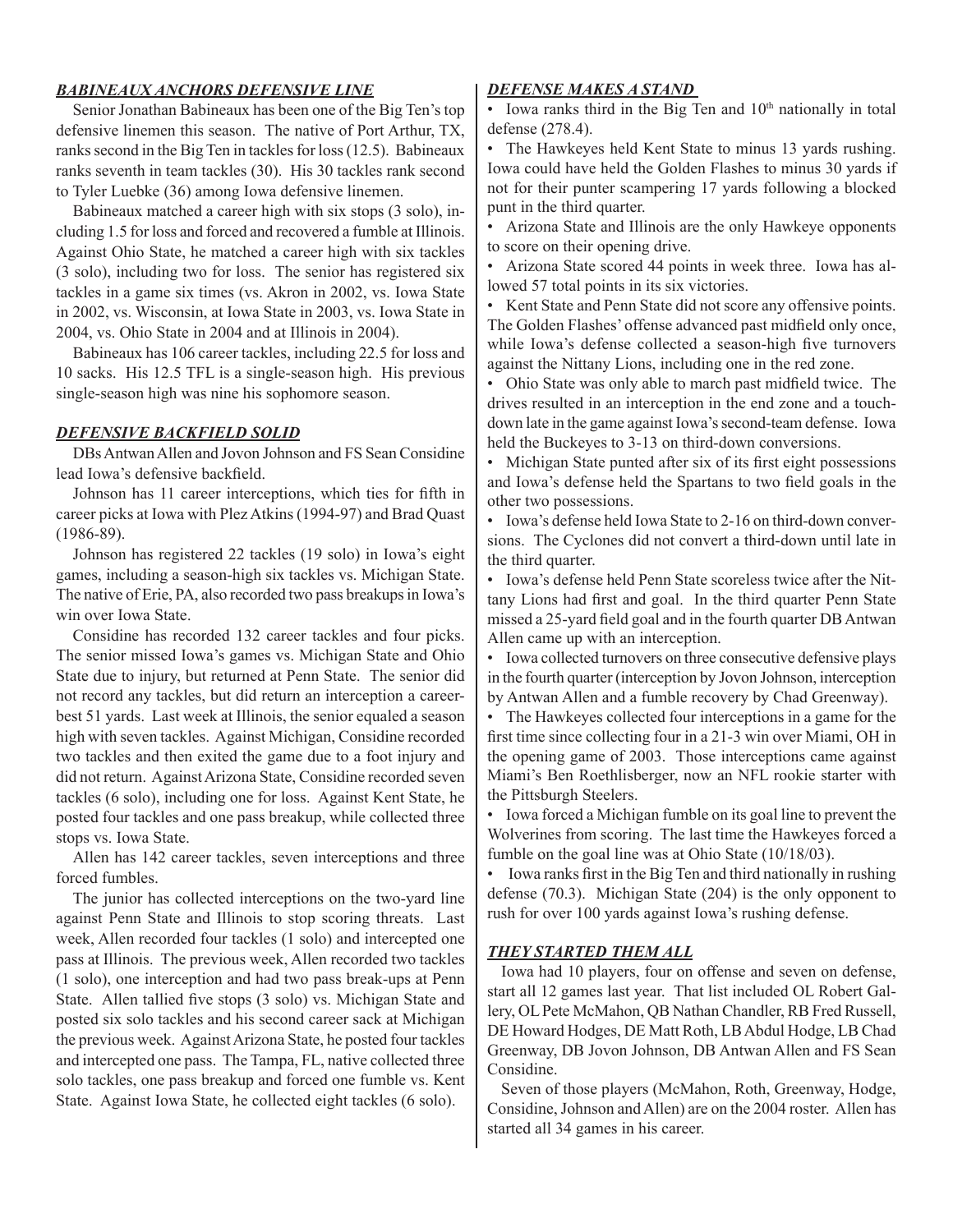#### *HAWKEYES STAY HOT IN NFL DRAFT*

For the second straight year, five Iowa players were selected in the NFL Draft. OT Robert Gallery was the second player selected, taken by the Oakland Raiders. DB Bob Sanders was a second round selection of Indianapolis and PK Nate Kaeding was selected in the third round by San Diego. DT Jared Clauss (Tennessee) and TE Erik Jensen (St. Louis) were both selected in the seventh round. Nine additional Iowa seniors signed NFL free agent contracts immediately following the 2004 Draft.

The five players selected in the 2004 draft matches the number taken in the 2003 draft (Dallas Clark, Eric Steinbach, Bruce Nelson, Derek Pagel, Ben Sobieski), giving the Iowa program its most draft selections in back-to-back drafts since the AFL/NFL merger. Iowa had never had more than nine players selected in back-to-back drafts. All five players made rosters. A total of 18 former Iowa players are in the NFL an additional five are either on practice squads or injured reserved.

#### *IOWA BY QUARTERS*

Iowa has outscored its opponents 48-22 in the first quarter, 53-24 in the third and 43-39 in the fourth period. Hawkeye opponents own a 46-36 advantage in the second quarter.

#### *ON THE AVERAGE*

 Iowa averages 4.3 yards on 229 first down plays, 4.5 yards on 175 second down plays, 5.9 yards on 125 third down plays and -0.5 yards on eight fourth down plays.

#### *AVERAGE SCORING DRIVES*

 Iowa's 29 scoring drives average 7.2 plays, 48.4 yards and 3:05 elapsed time. Eighteen of Iowa's 29 scoring drives have covered 45 yards or more. In addition, Iowa has had 14 drives amass eight plays or more, including a season-long 15-play drive that consumed 7:21 at Penn State. Iowa posted a 14-play drive, consuming 6:08 that resulted in a Matt Melloy four-yard TD reception vs. Kent State. The Hawkeyes drove 83 yards in 13 plays in 5:05 with the drive culminating on a Drew Tate one-yard touchdown plunge vs. Ohio State. Against Michigan, Iowa posted drives covering 75, 79 and 80 yards. The Hawkeyes registered two 80-yard scoring drives in the first quarter vs. Michigan State.

 Hawkeye opponents have recorded 20 scoring drives, averaging 7.8 plays, 52.8 yards and 2:54 elapsed time. Kent State and Penn State are two opponents that the Hawkeye defense did not allow any offensive points. Illinois posted an Iowa opponent season-long 17-play touchdown drive. Ohio State's lone scoring drive came late in the fourth quarter against Iowa's second-team defense. Three of Michigan's four offensive scoring drives were two plays or less, while Michigan State posted two 15-play scoring drives and one 14-play scoring drive.

#### *IOWA IN THE RED ZONE*

 The Hawkeyes have marched inside the red zone 30 times and scored 23 of those times (76.7%). Three of Iowa's failed scoring attempts came late in the game while running out the clock in big victories. Iowa missed a field goal and an interception in the red zone vs. Kent State in week one. Iowa ranks eighth in the Big Ten.

 Iowa has posted points on 16 of its last 18 trips inside the red zone. The Hawkeyes were a perfect 3-3 last week at Illinois, with all three trips resulting in touchdowns. Iowa was 2-3 at Penn State, converting two field goals. The Hawkeyes were 3-4 vs. Ohio State scoring three touchdowns. The Hawkeyes were a perfect 5-5 vs. Michigan State, scoring four touchdowns (three passing and one rushing) and a field goal. The previous week at Michigan, Iowa was 3-3. WR Ed Hinkel caught two touchdowns and PK Kyle Schlicher converted a field goal. Iowa was a perfect 1-1 vs. Iowa State, scoring a touchdown. The Hawkeyes scored on six of nine drives that reached the red zone vs. Kent State, collecting two rushing TDs, two passing TDs and two field goals for 33 points. Iowa was 0-2 at Arizona State, trying to convert fourth downs late in the game, trailing 44-0.

Hawkeye opponents have advanced inside the red zone 25 times and have only scored 15 of those times (60.0%). Iowa ranks first in the Big Ten.

 Illinois was 2-3, scoring two touchdowns and having a pass intercepted by Antwan Allen at the two-yard line. Penn State was 0-2 after having first and goal twice (missed 25-yard field goal and interception by Allen). Ohio State managed to advance into the red zone only once and Iowa intercepted a pass in the end zone to silence the Buckeye scoring threat. Michigan State was 4-5, scoring three field goals, one rushing touchdown and failing to score on downs late in the contest. Michigan was 2-4, scoring on two rushing touchdowns. The Wolverines fumbled on the goal line and downed the ball to end the game on their other two red zone possessions. Arizona State was a perfect 7-7, scoring five touchdowns and two field goals. Prior to the Arizona State game, Iowa's first two opponents were 0-3. Iowa State was 0-2 after reaching the red zone, missing two field goals. Kent State advanced inside the red zone only once and did not score after failing to convert on a fourth down.

#### *HOME GROWN HAWKEYES*

Iowa's roster of 118 players includes 56 players from Iowa. The roster includes 12 players from Florida, 10 players from Texas, eight from Illinois, seven from New Jersey, three from Pennsylvania and Connecticut, two from Arkansas, California, Minnesota, Nebraska, Ohio, South Dakota and South Carolina and one from Indiana, Georgia, Kansas, Michigan, and New York.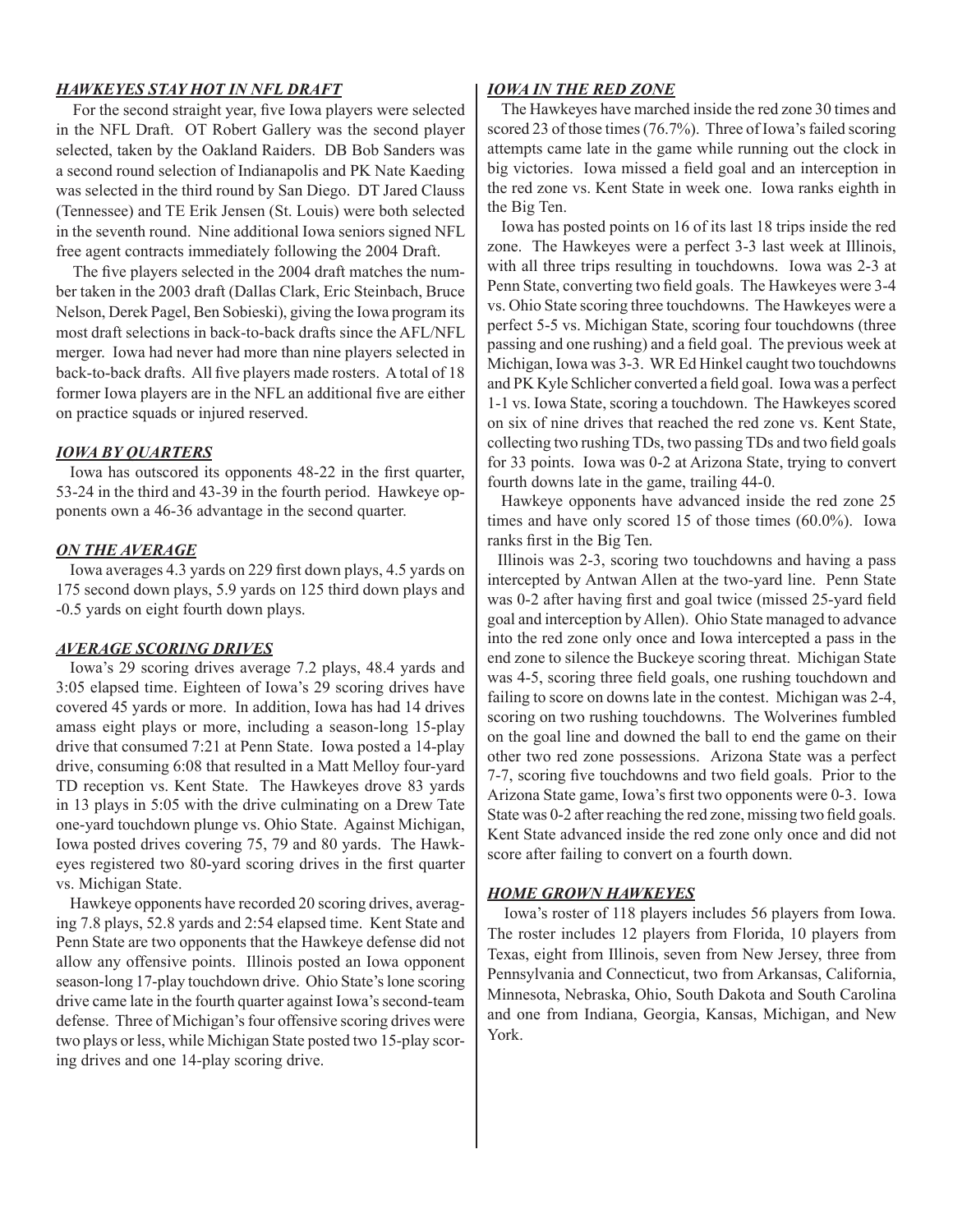#### *MORE THAN ONE*

Fifteen high schools have contributed more than one player to the current Iowa football roster. The leaders are City High of Iowa City and Ankeny, with four, while Oelwein has three.

#### *BIG PLAY HAWKEYES*

Iowa's offense has produced 27 plays of 20 yards or more, with 22 of the 27 coming on pass plays. WR Clinton Solomon has produced some of Iowa's longest receptions in consecutive games. The junior collected catches of 44 and 36 yards vs. Michigan State and 40, 36 and 22 yards vs. Ohio State. The 44 yard reception against the Spartans is a team season-best. True freshman Damian Sims scampered 21 yards vs. the Buckeyes to give Iowa its fifth run over 20 yards this season. Iowa was only able to produce one offensive play of 20 yards or more at Penn State and that was a 20-yard reception by TE Scott Chandler. DB Sean Considine returned an interception 51 yards vs. the Nittany Lions.

The Hawkeyes had a big day running back kickoff and punt returns at Arizona State. Hinkel had a 36-yard kickoff return and a 49-yard punt return, while DB Walner Belleus ran back an Arizona State punt 83 yards for a touchdown, which ties as the sixth longest punt return in Hawkeye history.

The Hawkeye defense has yielded only 18 offensive plays of 20 yards or more, with all but one coming on pass plays. Iowa opponents have also recorded three big interceptions returns (99, 31 and 25 yards), including two for touchdowns.

#### *POINTS OFF TURNOVERS*

 Iowa has scored 48 points after obtaining 18 turnovers (9 interceptions, 9 fumbles), plus an additional five points following blocked punts. Iowa scored a field goal vs. Kent State and a safety at Illinois after the blocked punts. The Hawkeyes scored a touchdown following a fumble on Illinois' first second half possession. Iowa was only able to score three points after five Penn State turnovers. The Hawkeyes converted three Ohio State turnovers into 10 points. Iowa scored a touchdown two plays after recovering a Michigan State muffed punt on the two-yard line. The Hawkeyes did not collect a turnover vs. Iowa State.

 Hawkeye opponents have scored 47 points following Iowa miscues. The Hawkeyes' last three opponents (Ohio State, Penn State and Illinois) failed to score points after Iowa miscues. Each of Iowa's first five opponents scored three points or more following Iowa mistakes. Michigan State scored three points after Iowa's only turnover. Michigan scored 27 of its 30 points following Hawkeye turnovers. Kent State scored seven points on a 99-yard interception return. Iowa State converted an interception into three points, while Arizona State drove 13 yards for a touchdown following an interception.

#### *THE NAME GAME*

Iowa has two players named Davis (Calvin and Champ, no relation), Johnson (A.J. and Jovon, no relation) and Lewis (George and Jermelle, no relation).

Mike is the most popular first name. There are five Mike's (Elgin, Follett, Humpal, Jones, Klinkenborg) and two Michael's (Huisman, Sabers). There are three Matt's (Kroul, Melloy, Roth). There are three Chris's (Aldrich, Brevi, Felder). There are two players named Brian (Ferentz, Powers), Kyle (Kesselring, Schlicher) and Bryan (Mattison, Ryther). There are two Andy's (Fenstermaker, Zeal) and two named David (Bradley, Walker). Two Hawkeye players go by initials, including C.J. Barkema and A.J. Johnson.

#### *THE HAWKEYES, SIZE WISE*

Sophomore DB Ma'Quan Dawkins is the lightest Hawkeye player at 164 pounds, while the shortest player, at 5-8, is RB Marques Simmons. OL Peter McMahon is the heaviest Hawkeye at 320 pounds. A total of six Hawkeye players are listed at over 300 pounds.

The tallest players are 6-8 junior offensive tackle C.J. Barkema and sophomore offensive tackle Greg Dollmeyer. Barkema was an all-state basketball player as a prep, while Dollmeyer was a member of Iowa's 2002-03 basketball team.

The average Hawkeye player is 6-2 and weighs 231 pounds. That is the exact height and two pounds lighter than the average Iowa player in 2003.

#### *HAWKEYES BY THE NUMBERS*

 Iowa returns 39 lettermen from 2003, including 20 on offense, 17 on defense and two specialists. The Hawkeyes return three starters on offense and seven on defense, plus punter David Bradley. The letterman breakdown includes nine three-year lettermen, 10 two-year lettermen and 20 one-year lettermen.

The total roster includes 118 players, including 15 seniors, 24 juniors, 28 sophomores, 29 redshirt freshmen and 22 true freshmen.

#### *WATCHING FROM ABOVE*

Iowa's coaches in the press box during the season are Norm Parker (defensive coordinator), Lester Erb (receivers and special teams), along with quality control assistant Jon McLaughlin and graduate assistant coaches Michael Ketchum and A.J. Blazek. That leaves Ken O'Keefe (offensive coordinator), Phil Parker (defensive backs), Carl Jackson (running backs), Reese Morgan (offensive line), Darrell Wilson (linebackers), Ron Aiken (defensive line) and Eric Johnson (tight ends) on the sidelines. Parker missed the first three games due to surgery and returned to the booth at Michigan.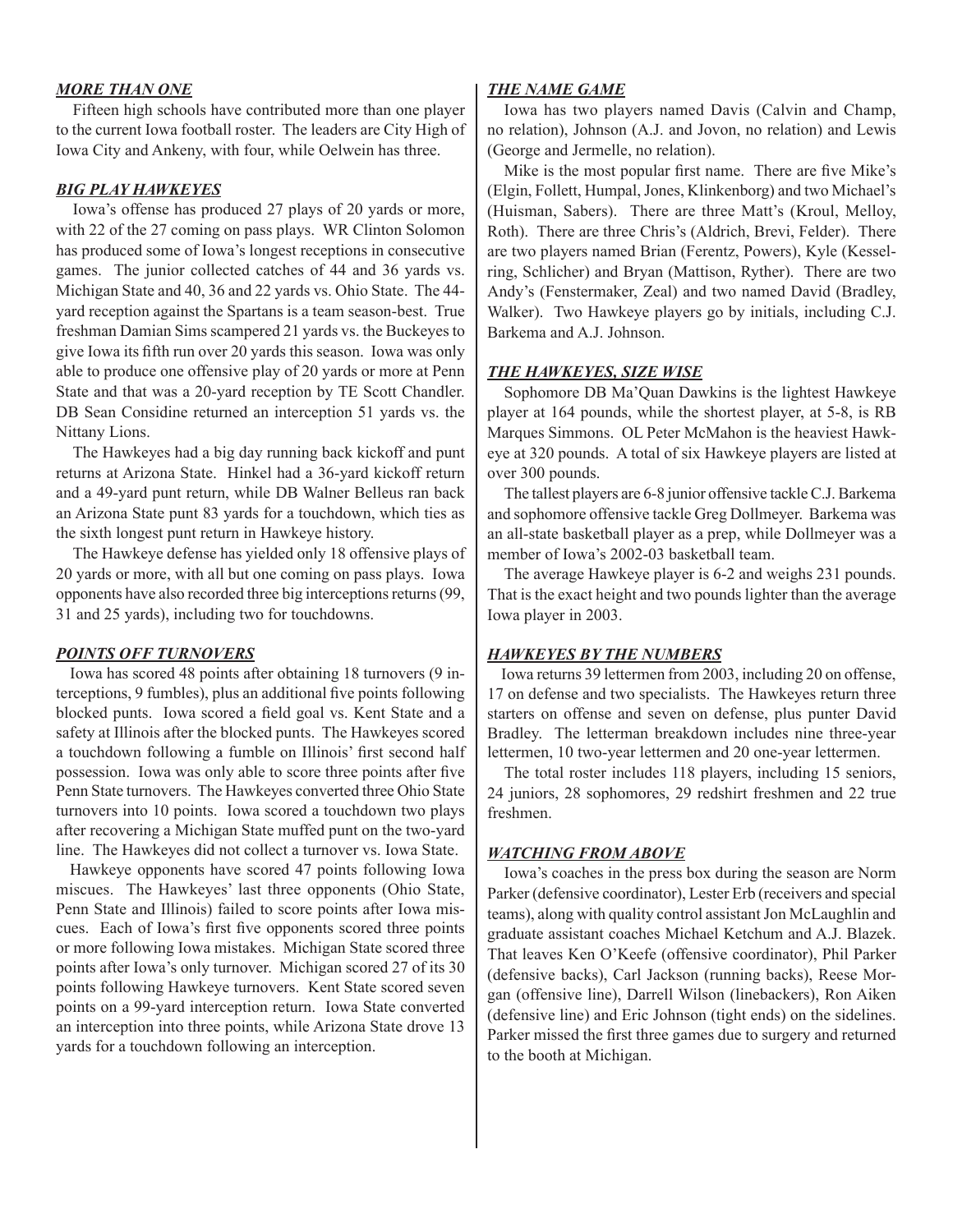#### *ROSE BOWL EXPERIENCE*

Four members of the Iowa coaching staff have coached or played in the Rose Bowl. Kirk Ferentz coached in two Rose Bowl games while on the Iowa staff and Carl Jackson coached in three Rose Bowl games as an Iowa assistant coach. Norm Parker and Phil Parker both coached in the Rose Bowl while on the staff at Michigan State.

#### *BIG TEN TELECONFERENCE*

 The Big Ten coaches teleconferences are held each Tuesday. The teleconference begins at 11 a.m. (CT) and each coach is available for 10 minutes. Media wishing to participate in the teleconference can contact the Big Ten Office at 847-696-1010 to obtain the call-in information. All times listed below are central time:

- 11:00 Jim Tressel, Ohio State
- 11:10 Lloyd Carr, Michigan
- 11:20 Gerry DiNardo, Indiana
- 11:30 John L. Smith, Mich. State
- 11:40 Kirk Ferentz, Iowa
- 11:50 Barry Alvarez, Wisconsin
- Noon Ron Turner, Illinois
- 12:10 Joe Tiller, Purdue
- 12:20 Joe Paterno, Penn State
- 12:30 Randy Walker, Northwestern
- 12:40 Glen Mason, Minnesota
- 12:50 Player(s) of the Week, if available

#### *IOWA STATS ON THE INTERNET*

Statistics and play-by-play accounts of all Iowa football games are available live on the internet. The statistical program allows viewers to read the play-by-play action just moments after it takes place, and to view all individual and team statistics while the game is in progress.

 The program can be accessed through www.hawkeyesports. com and then clicking on the Gametracker or Live Stats link.

#### *KIRK FERENTZ RADIO SHOW*

 Iowa Coach Kirk Ferentz is featured on "Hawk Talk with Kirk Ferentz" each week. The 90-minute radio call-in show is hosted by Gary Dolphin, the play-by-play voice of the Iowa Hawkeyes. The show airs each Wednesday evening at 7 p.m. from Carlos O'Kelly's in Iowa City.

#### *IOWA TV SATELLITE SERVICE*

 Each Tuesday Iowa offers video highlights of Coach Kirk Ferentz's weekly news conference, plus player clips & highlights, via satellite. The time is from 3:30 to 3:45 p.m. (CT). The satellite feed are available on C-Band, Telesat F-1, Channel 6.

#### *IOWA FOOTBALL WITH KIRK FERENTZ*

 The weekly television replay show, featuring Iowa Football Coach Kirk Ferentz, is a 30-minute program, which includes Iowa football highlights and weekly features about the University of Iowa football program. Gary Dolphin, the radio play-by-play voice of the Iowa Hawkeyes, hosts the show. Following is a schedule of times the show can be seen in different areas:

| <b>Station/Outlet</b>              | Days and Time/TV Channel                            |
|------------------------------------|-----------------------------------------------------|
| KGAN, Cedar Rapids                 | Sun., 10:30 pm                                      |
| KYOU, Ottumwa                      | Sun., 10 pm                                         |
| KDSM, Des Moines                   | Sun., 10 pm                                         |
| WBDQ, Quad Cities                  | Sun., 10 pm                                         |
| KLJB, Davenport                    | Sun., 11 pm                                         |
| Cable One, Sioux City              | Wed., 8:30 pm, Ch. 9                                |
| Fairfield Public Access            | Wed., 7:30 pm, Thurs., 8:30 am, Ch. 9               |
| <b>Spencer Municipal Utilities</b> | Mon. & Tues., $6:30 \text{ pm} \& 10:30 \text{ pm}$ |
|                                    | Ch.3                                                |
| City of Hawarden, Hawarden         | Thurs., 7 pm, Ch. 10                                |
| Sunshine Network (Orlando, FL)     | Thurs., $2 \text{ pm (ET)}$                         |
| Metro Sports (Kansas City, MO)     | Wed., 8:30 pm & Thurs., 2:30 pm                     |
| Mediacom, Cedar Rapids             | Tues. & Fri., 7:30 pm, Ch. 22                       |
| Mediacom, Des Moines               | Tues. & Fri., 7:30 pm, Ch. 22                       |
|                                    | Thurs., 8 pm, Ch. 22                                |
| Mediacom, Dubuque                  | Mon., 7:30 pm, Ch. 18                               |
| Mediacom, Moline                   | Tues., 8 pm, Wed., 9 pm, Ch. 78                     |
|                                    | Fri., 11 pm, Ch. 78                                 |
| Mediacom, Emmetsburg               | Tues., Wed., Thurs., Fri., 5 pm, Ch. 18             |
| Mediacom, Atlantic                 | Wed., 5 p.m., Ch. 22                                |
| Mediacom, Mason City               | Thurs., Fri., 5 p.m.                                |
| City of Cedar Falls TV Div.        | Thur., 7:30/9/11 pm, Ch. 15                         |
| CBTV17, Council Bluffs             | Wed., 7 pm & Sat., 8 am                             |
| Lakes 37, Spirit Lake              | Tues., & Thurs., 8:30 pm, Ch. 7                     |
| Comcast SportsNet Chicago          | Mon., $4:30 \text{ pm}$                             |
| Comcast SportsNet Michigan         | Wed., 10:30 pm (ET)                                 |
| <b>CSTV</b>                        | Mon., $6:30 \text{ pm}$                             |

#### *IOWA FOOTBALL REPLAY SHOW*

 The Hawkeye television program makes its return this season as it takes highlights from Iowa's most recent game and packages it in a tight and exciting 60 minutes of college football action. Produced by the Iowa Athletic Department in partnership with Mediacom, the Iowa Football Replay Show will air on Mediacom's "Connections" channel throughout the week in select television markets across the state.

| <b>Television Market</b>  | Day/Time                       |
|---------------------------|--------------------------------|
| Cedar Rapids              | Tues. $&$ Fri., $&$ pm         |
| Des Moines                | Tues., 8:30 pm, Wed., 9:30 pm, |
|                           | Fri., 10 pm, Sat., 11 am       |
| Moline                    | Tues., 8:30 pm, Wed., 9:30 pm, |
|                           | Fri., 10 pm, Sat., 11 am       |
| Dubuque                   | Mon., $8 \text{ pm}$           |
| Mason City                | Thurs., 7:30 pm                |
| Atlantic                  | Tues., 8:30 pm, Wed., 9:30 pm, |
|                           | Fri., 10 pm, Sat., 11 am       |
| Emmetsburg                | Wed./Thurs./Fri., 6 pm         |
| Comcast SportsNet Chicago | Wed., 8 pm                     |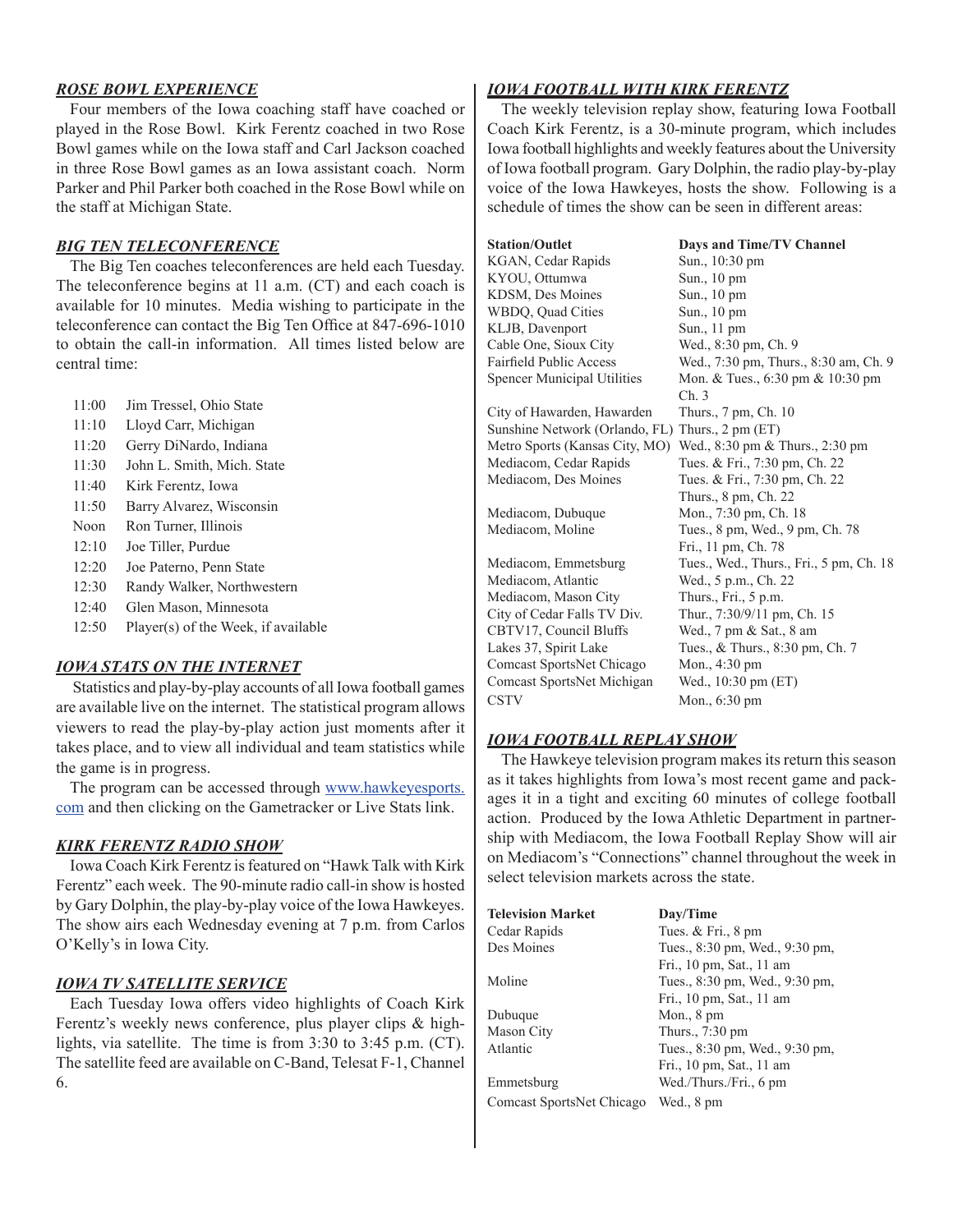#### *HY-VEE CY-HAWK SERIES*

 Iowa leads the inaugural Hy-Vee Cy-Hawk Series 3-2. Iowa recorded a 17-10 football victory on Sept. 11 in Iowa City. Iowa State posted a 6-1 women's soccer victory on Oct. 31 in Ames.



 A point system will track each institution's performance and will culminate in one institution winning the annual trophy for the Hy-Vee Cy-Hawk Series. Intercollegiate athletic teams from Iowa and Iowa State will square off in head-to-head competition nine different times during the 2004-05 academic year. The competition this year is in men's basketball, women's basketball, wrestling, women's gymnastics, women's soccer, softball and women's swimming and diving. Additional points will be available for each school to secure based on successful performance in the classroom by its student-athletes. Listed below is the upcoming competition schedule:

| Dec. 1  | W. Basketball                                                       | 2 points |
|---------|---------------------------------------------------------------------|----------|
| Dec. 4  | W. Swimming and Diving                                              | 2 points |
| Dec. 5  | Wrestling                                                           | 2 points |
| Dec. 10 | M. Basketball                                                       | 2 points |
| Jan. 28 | W. Gymnastics                                                       | 2 points |
| Feb. 19 | W. Gymnastics                                                       | 2 points |
| Apr. 19 | Softball                                                            | 2 points |
|         | 2 nointe lon en institution il des student stellate ons duration nu |          |

*2 points for an institution if the student-athlete graduation rate for all student-athletes is greater than the national average for all student-athletes.*

#### *AFTER THIS*

 Iowa travels to Minnesota Nov. 13 (11:05 a.m., ESPN) for its final road game before closing the regular season at home vs. Wisconsin Nov. 20 (kickoff time TBA).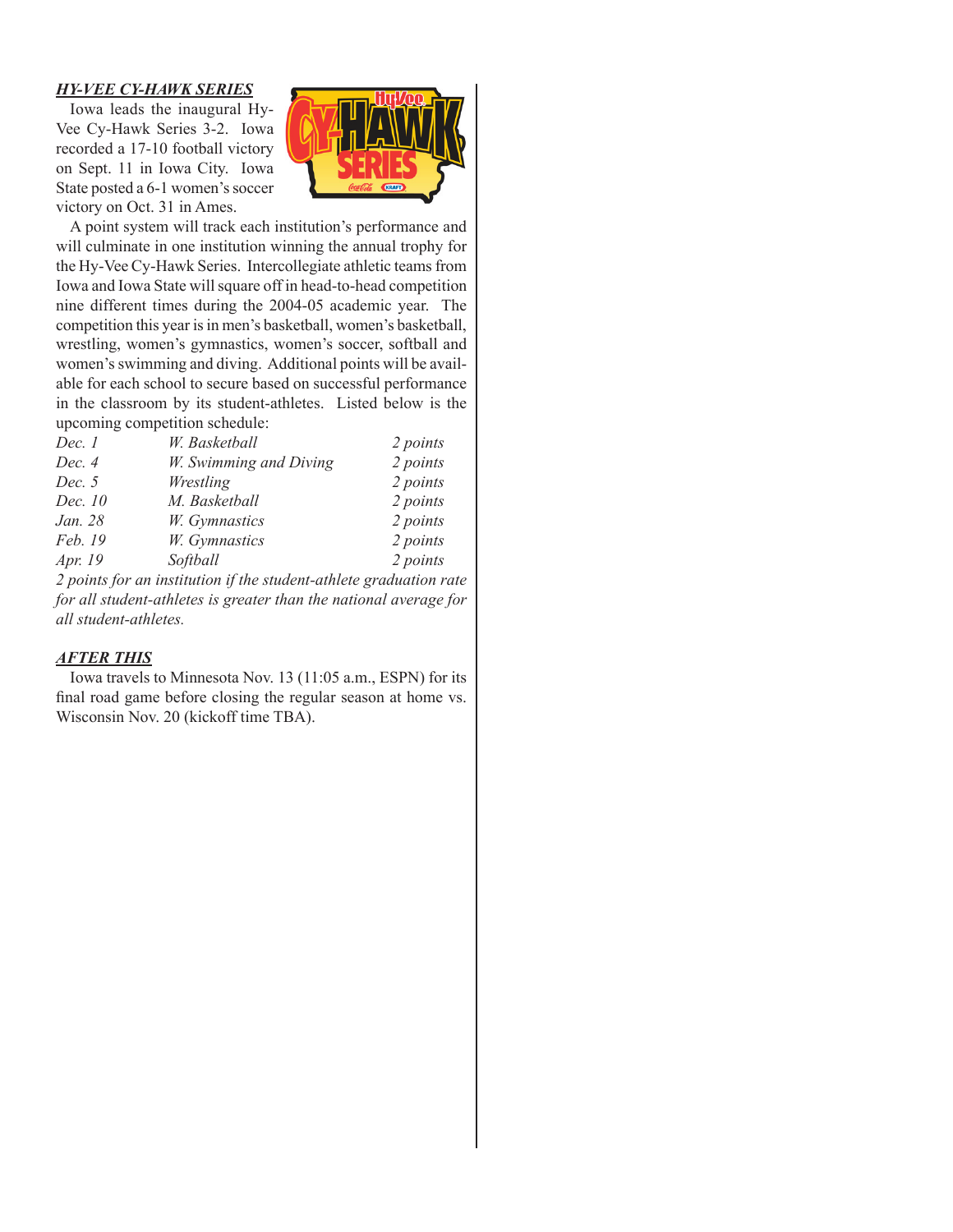| Nov. 1, 2004      |              |                              | <b>Game-By-Game Statistics</b>   |                | <b>Includes 8 Games</b> |                                |                       |               |              |
|-------------------|--------------|------------------------------|----------------------------------|----------------|-------------------------|--------------------------------|-----------------------|---------------|--------------|
| Game              | <b>Score</b> | <b>First</b><br><b>Downs</b> | <b>Rushing</b><br><b>Att-Net</b> | Pass.<br>Yards | Passing<br>Com.-Att.-In | <b>Total</b><br><b>Offense</b> | <b>Punts-</b><br>Avg. | Fum.-<br>Lost | Pen.<br>Yds. |
| at Iowa           | 39           | 22                           | 60-214                           | 223            | $18-30-1$               | 90-437                         | $4 - 46.5$            | $3 - 0$       | 12-136       |
| Kent State        | 7            | 11                           | <u>19-(-13)</u>                  | 123            | $19 - 36 - 2$           | $55 - 110$                     | $7 - 39.9$            | $2 - 2$       | $4 - 27$     |
| at Iowa           | 17           | 16                           | 44-85                            | 220            | $16 - 22 - 1$           | 66-305                         | $7 - 33.3$            | $0-0$         | $8 - 75$     |
| <b>Iowa State</b> | 10           | 16                           | $34 - 66$                        | 170            | $15 - 30 - 1$           | 64-236                         | $7 - 38.6$            | $0 - 0$       | $5 - 40$     |
| Iowa              | 7            | 6                            | $27 - 56$                        | 44             | $8 - 19 - 1$            | $46 - 100$                     | $8-45.6$              | $0-0$         | $8 - 65$     |
| at Arizona State  | 44           | 23                           | $34 - 76$                        | 435            | $33 - 46 - 1$           | 80-511                         | $3 - 51.3$            | $1-0$         | $7 - 70$     |
| Iowa              | 17           | 16                           | $28 - (-15)$                     | 270            | $24 - 32 - 2$           | 60-255                         | $4 - 40.5$            | $5 - 3$       | $9 - 48$     |
| at Michigan       | 30           | 18                           | 39-93                            | 236            | $16 - 26 - 0$           | 65-329                         | $6 - 46.0$            | $2 - 2$       | $5 - 62$     |
| at Iowa           | 38           | 20                           | 27-124                           | 340            | $25 - 37 - 1$           | 64-464                         | 5-37.8                | $0 - 0$       | $4 - 20$     |
| Michigan State    | 16           | 27                           | 36-204                           | 245            | $29 - 54 - 0$           | 90-449                         | $6 - 46.0$            | $2 - 1$       | $5 - 38$     |
| at Iowa           | 33           | 24                           | 37-117                           | 331            | $26 - 39 - 0$           | 76-448                         | 8-38.5                | $0 - 0$       | $7 - 53$     |
| Ohio State        | 7            | 12                           | 29-27                            | 150            | $14 - 26 - 1$           | 55-177                         | $8 - 44.2$            | $3 - 2$       | $3 - 24$     |
| Iowa              | 6            | 10                           | 40-42                            | 126            | $14 - 31 - 1$           | 71-168                         | $7 - 37.0$            | $1 - 1$       | $6 - 25$     |
| at Penn State     | 4            | 6                            | $29 - 51$                        | 96             | $9 - 28 - 4$            | 57-147                         | $8 - 38.4$            | $3 - 1$       | $6 - 28$     |
| Iowa              | 23           | 19                           | $36 - 76$                        | 243            | $24 - 34 - 1$           | 70-319                         | $7 - 34.7$            | $1-0$         | $10 - 64$    |
| at Illinois       | 13           | 16                           | $25 - 58$                        | 210            | $22 - 42 - 1$           | $67 - 268$                     | $7 - 38.9$            | $1 - 1$       | $5 - 47$     |

| <b>Comparing the Statistics</b> |                  |                  |  |  |  |  |  |  |
|---------------------------------|------------------|------------------|--|--|--|--|--|--|
| <b>CATEGORY</b>                 | <b>IOWA</b>      | <b>PURDUE</b>    |  |  |  |  |  |  |
| Record                          | $6-2, 4-1$       | $5-3, 2-3$       |  |  |  |  |  |  |
| <b>Scoring Offense</b>          | 22.5             | 31.2             |  |  |  |  |  |  |
| <b>Scoring Defense</b>          | 16.4             | 14.4             |  |  |  |  |  |  |
| <b>Rushing Offense</b>          | 87.4             | 136.6            |  |  |  |  |  |  |
| <b>Passing Offense</b>          | 224.6            | 301.8            |  |  |  |  |  |  |
| <b>Total Offense</b>            | 312.0            | 438.4            |  |  |  |  |  |  |
| <b>Rushing Defense</b>          | 70.2             | 99.8             |  |  |  |  |  |  |
| <b>Passing Defense</b>          | 208.1            | 225.0            |  |  |  |  |  |  |
| <b>Total Defense</b>            | 278.4            | 324.8            |  |  |  |  |  |  |
| 3rd & 4th Down Conversion %     | $(50-135, .370)$ | $(66-128, .516)$ |  |  |  |  |  |  |
| <b>Turnover Margin</b>          | $+5$             | $-1$             |  |  |  |  |  |  |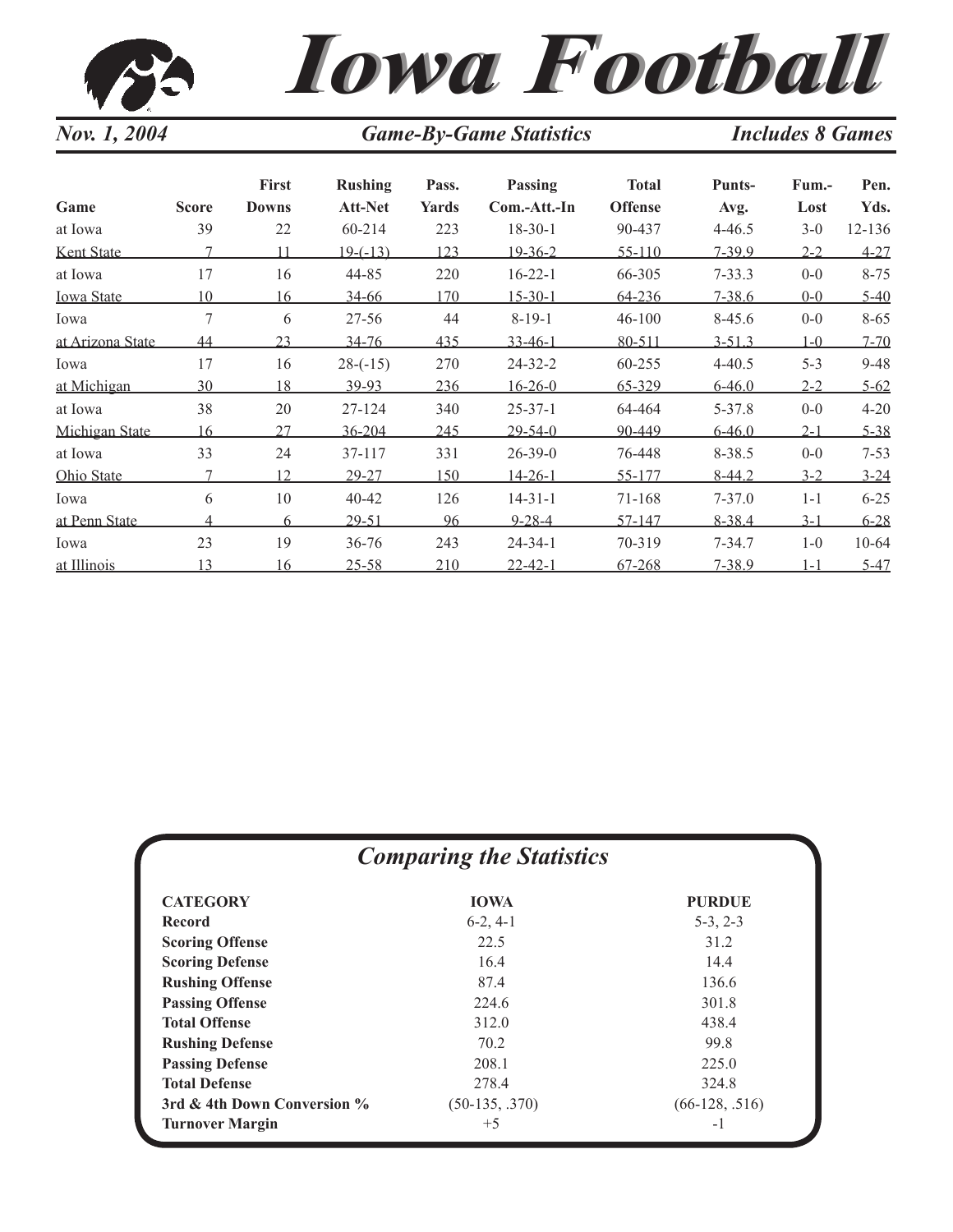

# *Iowa Football Iowa Football*

*Nov. 1, 2004 Top Performances Includes 8 Games* 

#### **Individual**

| Points                               | 12                     | Matt Melloy vs. Kent State                             |
|--------------------------------------|------------------------|--------------------------------------------------------|
|                                      | 12                     | Ed Hinkel at Michigan                                  |
|                                      | 12                     | Marques Simmons vs. Michigan State                     |
|                                      | 12                     | Clinton Solomon vs. Ohio State                         |
|                                      | 12                     | Ed Hinkel at Illinois                                  |
|                                      | 30 (102 yds.)          | Jermelle Lewis vs. Iowa State                          |
| <b>Rushing Attempts</b>              |                        |                                                        |
| Yards Rushing                        | 102 (30 att.)          | Jermelle Lewis vs. Iowa State                          |
| Pass Attempts                        | 39 (26 comp.)          | Drew Tate vs. Ohio State                               |
| Pass Completions                     | 26 (39 att.)           | Drew Tate vs. Ohio State                               |
| Yards Passing                        | 340                    | Drew Tate vs. Michigan State                           |
| Receptions                           | $7(89 \text{ yds.})$   | Ed Hinkel at Michigan                                  |
|                                      | $7(131 \text{ yds.})$  | Clinton Solomon vs. Ohio State                         |
| Yards Receiving                      | 131 (7 catches)        | Clinton Solomon vs. Ohio State                         |
|                                      |                        |                                                        |
| Yards Total Offense                  | 355                    | Drew Tate vs. Ohio State                               |
| All-Purpose Yards                    | 124                    | Ed Hinkel at Illinois                                  |
| <b>Yards Punt Returns</b>            | 83 (1 ret.)            | Walner Belleus at Arizona State                        |
| Yards Kickoff Returns                | 86 (5 ret.)            | Walner Belleus at Michigan                             |
| Field Goals Made                     | $2(3/2$ att.)          | Kyle Schlicher vs. Kent State/Ohio State/Penn State    |
| Extra Points                         | $5(5 \text{ att.})$    | Kyle Schlicher vs. Michigan State                      |
| Interceptions                        | $\overline{c}$         | Chad Greenway vs. Kent State                           |
| Sacks                                |                        |                                                        |
|                                      | $\overline{c}$         | Chad Greenway at Michigan                              |
|                                      | $\overline{2}$         | Matt Roth vs. Ohio State/Penn State                    |
| <b>Team Offense (Iowa highs)</b>     |                        |                                                        |
| Points                               | 39                     | vs. Kent State                                         |
| <b>Rushing Attempts</b>              | 60 (197 yds.)          | vs. Kent State                                         |
| Net Yards Rushing                    | 214 (57 att.)          | vs. Kent State                                         |
|                                      |                        |                                                        |
| Pass Attempts                        | 39 (26 comp.)          | vs. Ohio State                                         |
| Pass Completions                     | 26 (39 att.)           | vs. Ohio State                                         |
| <b>Yards Passing</b>                 | 340                    | vs. Michigan State                                     |
| Yards Total Offense                  | 464                    | vs. Michigan State                                     |
| <b>Total Plays</b>                   | 90                     | vs. Kent State                                         |
| <b>First Downs</b>                   | 24                     | vs. Ohio State                                         |
| <b>Team Defense (opponents lows)</b> |                        |                                                        |
| Points                               | 4                      | by Penn State                                          |
| <b>Rushing Attempts</b>              | $19(-13 \text{ yds.})$ | by Kent State                                          |
|                                      |                        |                                                        |
| <b>Yards Rushing</b>                 | $-13(19$ att.)         | by Kent State                                          |
| Pass Attempts                        | 26 (16/14 comp.)       | by Michigan/Ohio State                                 |
| Pass Completions                     | $9(28$ att.)           | by Penn State                                          |
| <b>Yards Passing</b>                 | 96                     | by Ohio State                                          |
| Yards Total Offense                  | 110                    | by Kent State                                          |
| <b>Total Plays</b>                   | 55                     | by Kent State/Ohio State                               |
| <b>First Downs</b>                   | 6                      | by Penn State                                          |
|                                      |                        |                                                        |
| <b>Longest Plays</b>                 |                        |                                                        |
| <b>Run</b>                           | 47                     | Jermelle Lewis vs. Michigan State                      |
| Pass                                 | 45                     | Clinton Solomon from Drew Tate vs. Kent State          |
| Field Goal                           | 45                     | Kyle Schlicher vs. Ohio State                          |
| Punt                                 | 56                     | David Bradley at Arizona State                         |
| Interception Return                  | 51                     | Sean Considine at Penn State                           |
| Fumble Return                        | ---                    |                                                        |
| Punt Return                          | 83 (TD)                | Walner Belleus at Arizona State                        |
| Kickoff Return                       | 36                     | Albert Young vs. Iowa State/Ed Hinkel at Arizona State |
|                                      |                        | vs. Ohio State                                         |
| Scoring drive                        | 83 (13 plays)          |                                                        |
| Non-scoring drive                    | 63 (11 plays)          | vs. Kent State                                         |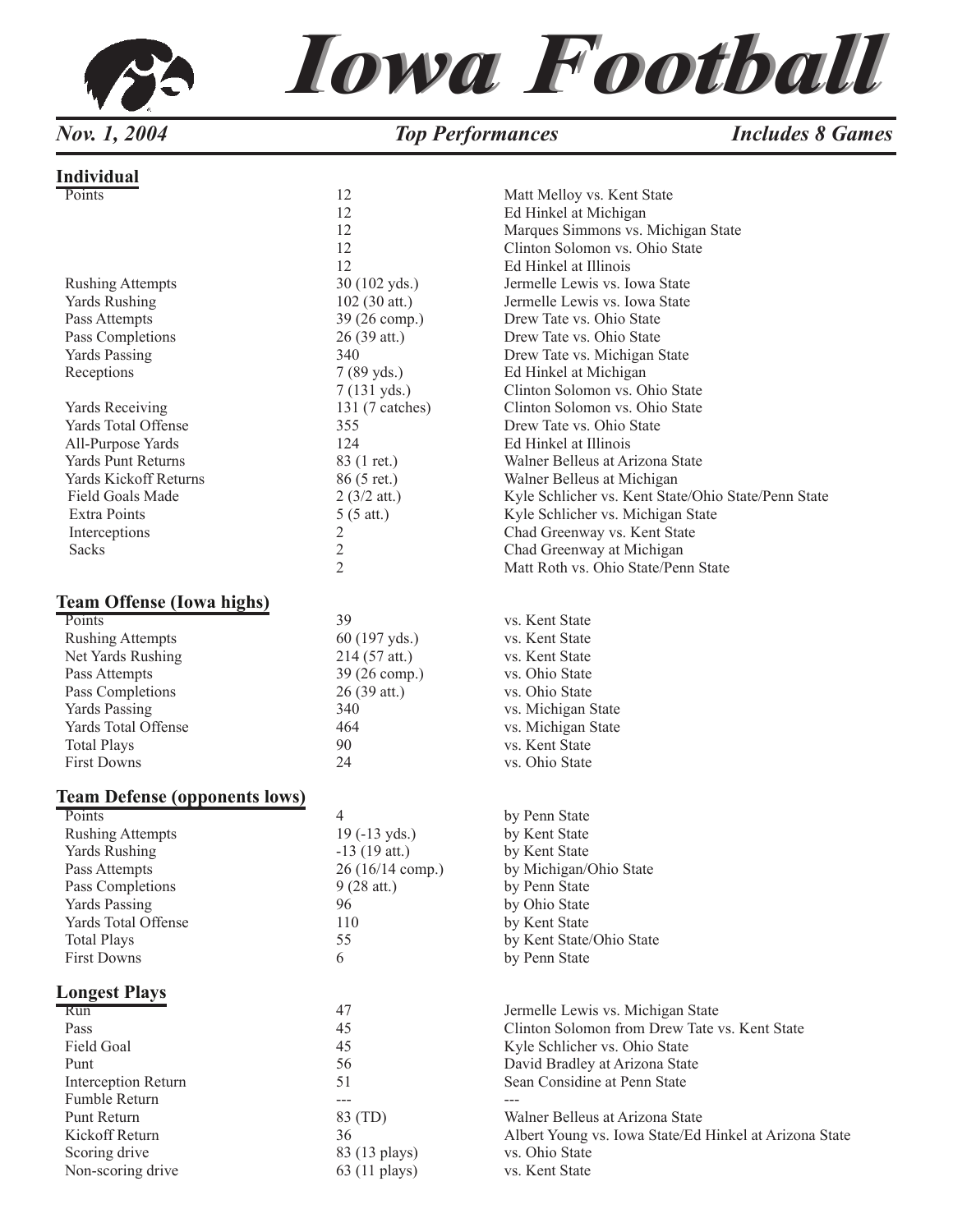

#### **A kickoff was returned for a TD . . .**

by Iowa - - C.J. Jones (100 yards), vs. USC, 1/2/03 by an opponent - - Herb Haygood (100 yards), Michigan State, 10/13/01

#### **A punt was returned for a TD . . .**

by Iowa - - Walner Belleus (83 yards), at Arizona State, 9/18/04 by Iowa - - Matt Melloy (recovered in edzone after block), vs. Florida, 1/1/04 by an opponent - - Michael Jenkins (54 yards), Ohio State, 10/18/03 by an opponent - - Roy Manning (recovered in endzone after block), Michigan, 10/27/01

#### **An interception was returned for a TD . . .**

by Iowa - - Chad Greenway (30 yards), vs. Kent State, 9/4/04 by an opponent - - Grant Mason (25 yards), Michigan, 9/25/04

#### **A fumble was returned for a TD . . .**

by Iowa - - Bob Sanders (3 yards) vs. Illinois, 11/1/03 by Iowa - - Antwan Allen (85 yards), vs. Michigan State, 10/12/02 (blk. FG return) by an opponent - - Hudhaifa Ismaeli (31 yards), Northwestern, 11/11/95

#### **A blocked PAT attempt was returned for a score . . .**

by Iowa - - D.J. Johnson (99 yards), at Penn State, 9/28/02 by an opponent - - Jason Simmons (85 yards), at Ohio State, 11/2/91

#### **A safety was scored . . .**

by Iowa - - Ball rolled out of end zone following blocked punt at Illinois, 10/30/04 by an opponent - - Iowa punter ran out of back of end zone at Penn State, 10/23/04

#### **A player rushed for over 200 yards . . .**

by Iowa - - Tavian Banks (29-314 yards), vs. Tulsa, 9/13/97 by an opponent - - T.J. Duckett (30-248), Michigan State, 10/7/00

#### **A player passed for over 300 yards . . .**

by Iowa - - Drew Tate (331 yards), vs. Ohio State 10/16/04 by an opponent - - Andrew Walter (428 yards), Arizona State, 9/18/04

#### **A player scored four TDs . . .**

by Iowa - - Tavian Banks (four rush), vs. Iowa State, 9/20/97 by an opponent - - Darnell Autry (3 rush, 1 rec.), Northwestern, 11/9/96

#### **A team rushed for over 400 yards . . .**

by Iowa - - vs. Tulsa (408 yards), 9/13/97 by an opponent - - Indiana (433 yards), 9/30/00

#### **A team passed for over 400 yards . . .**

by Iowa - - vs. Indiana (426 yards), 10/23/99 by an opponent - - Arizona State (428 yards), 9/18/04

#### **A team gained over 600 yards of total offense . . .**

by Iowa - - vs. Northwestern (602 yards), 11/10/01 by an opponent - - Wisconsin (604 yards), 11/13/99

#### **A team scored over 50 points . . .**

by Iowa - - vs. Buffalo (56 points), 9/6/03 by an opponent - - Ohio State (56 points), 10/28/95

#### **A team was held under 50 yards rushing . . .**

by Iowa - - vs. Ohio State (27 yards), 10/16/04 by an opponent - - at Penn State (42 yards) 10/23/04

#### **A team was held under 100 yards passing . . .**

by Iowa - - at Penn State (96 yards), 10/23/04 by an opponent - - Arizona State (44 yards), 9/18/04

#### **A team was held under 200 yards of total offense . . .**

by Iowa - - at Penn State (147 yards), 10/23/04 by an opponent - - vs. Penn State (168 yards), 10/23/04

## *Largest Margins*

#### *Iowa Victories*

| Opponent, year Score         | Mar. |
|------------------------------|------|
| Iowa Teachers, 191495-0      | 95   |
|                              | 92   |
| Iowa Wesleyan, 189091-0      | 91   |
| Cornell, 190488-0            | 88   |
|                              | 76   |
| Des Moines, 190572-0         | 72   |
| Northwestern, 1913 78-6      | 72   |
|                              | 69   |
| Iowa Teachers, 190068-0      | 68   |
| Northern Iowa, 199766-0      | 66   |
| Northwestern, 1981 64-0      | 64   |
|                              | 63   |
|                              | 62   |
|                              | 62   |
|                              | 61   |
| Washington (Mo.), 190261-0   | 61   |
|                              | 61   |
|                              | 60   |
|                              | 60   |
| North Dakota St., 194759-0   | 59   |
|                              | 59   |
|                              | 58   |
|                              | 58   |
|                              | 58   |
| Upper Iowa, 190057-0         | 57   |
|                              | 56   |
|                              | 56   |
|                              | 56   |
|                              | 55   |
| Iowa State, 198557-3         | 54   |
| Northern Illinois, 1986 57-3 | 54   |
|                              | 53   |
| Kansas State, 1959 53-0      | 53   |
| Northwestern, 2002 62-10     | 52   |
|                              | 51   |
|                              | 51   |
| Northern Illinois, 1991 58-7 | 51   |

#### *Iowa Defeats*

| Opponent, year Score | Mar. |
|----------------------|------|
|                      | 107  |
|                      | 80   |
|                      | 75   |
|                      | 67   |
|                      | 62   |
|                      | 58   |
|                      | 57   |
|                      | 56   |
|                      | 55   |
|                      | 55   |
|                      | 54   |
|                      | 52   |
|                      | 50   |
|                      | 50   |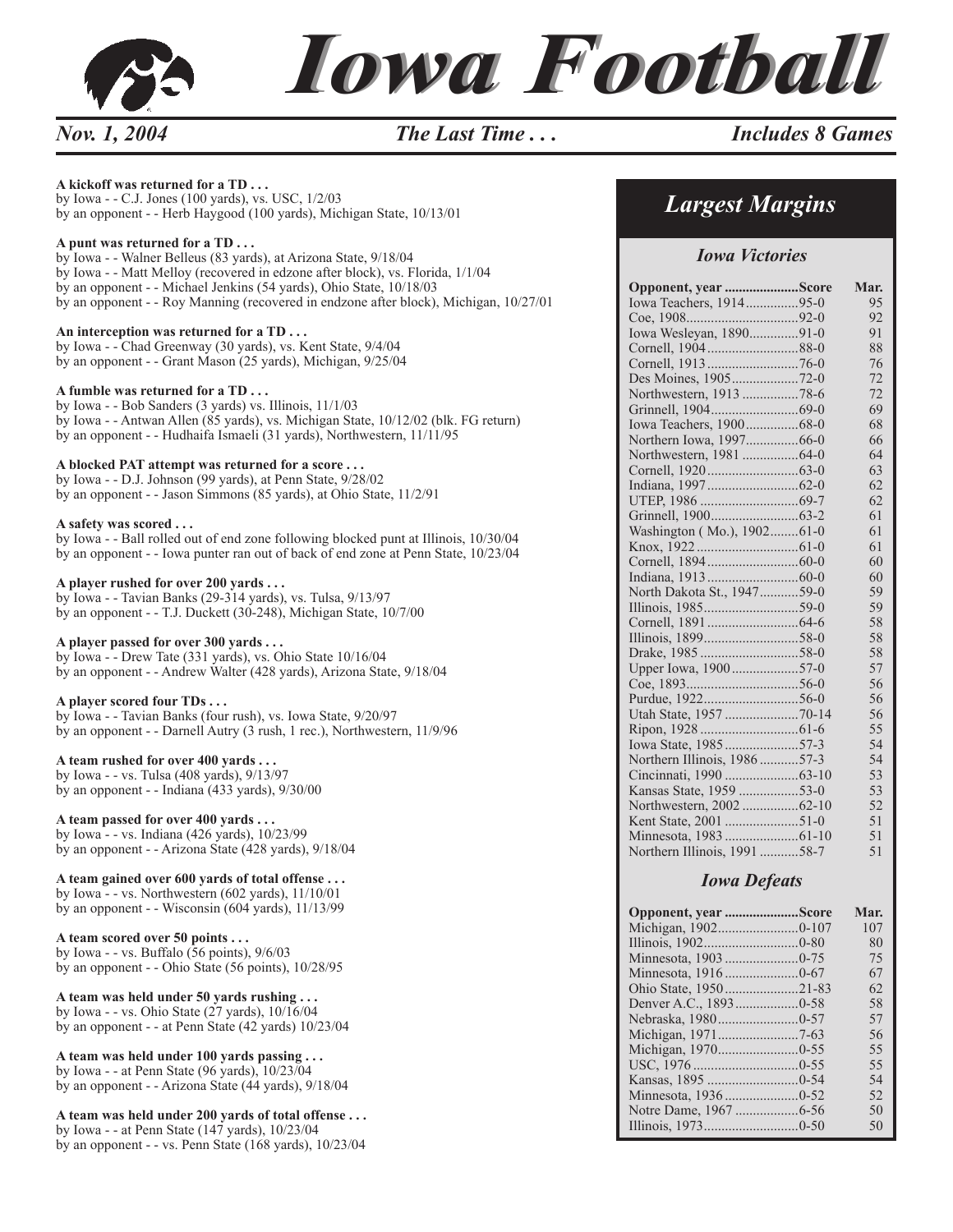# *Iowa Football Iowa Football2004 Starting Line-Ups*

### **OFFENSE**

| <b>Opponent</b>    | <b>WR</b> | TE      | LT   | LG      |       | RG             | <b>RT</b> | <b>OB</b> | RB             | <b>FB</b> | FL     |
|--------------------|-----------|---------|------|---------|-------|----------------|-----------|-----------|----------------|-----------|--------|
| Kent State         | Holloway  | Jackson | Gray | Plagman | Elgin | McMahon        | Jones     | Tate      | Schnoor        | Mickens   | Hinkel |
| Iowa State         | Holloway  | Jackson | Grav | Plagman | Elgin | McMahon        | Jones     | Tate      | Lewis          | Mickens   | Hinkel |
| at Arizona State   | Holloway  | Jackson | Grav | Jones   | Elgin | Walker         | McMahon   | Tate      | Lewis          | Mickens   | Hinkel |
| at Michigan        | Holloway  | Jackson | Grav | Jones   | Elgin | Gates          | McMahon   | Tate      | Lewis          | Mickens   | Hinkel |
| vs. Michigan State | Holloway  | Jackson | Grav | Jones   | Elgin | Ferentz        | McMahon   | Tate      | Lewis          | Mickens   | Hinkel |
| vs. Ohio State     | Holloway  | Jackson | Grav | Jones   | Elgin | Ferentz        | McMahon   | Tate      | <b>Simmons</b> | Mickens   | Hinkel |
| at Penn State      | Holloway  | Jackson | Grav | Jones   | Elgin | Ferentz        | McMahon   | Tate      | Brownlee       | Mickens   | Hinkel |
| at Illinois        | Holloway  | Jackson | Grav | Jones   | Elgin | Ferentz        | McMahon   | Tate      | Brownlee       | Mickens   | Hinkel |
| Consec. Starts     | 8         | 8       | 8    | 15      | 8     | $\overline{4}$ | 21        | 8         |                | 8         | 8      |
| Career Starts      | 8         | 9       | 8    | 15      | 8     | 10             | 21        | 8         | 2              | 8         | 27     |

### **DEFENSE**

| <b>Opponent</b>                    | RE              | DT | DТ               | LE   | LB    | LB    | LB       | CB.     | <b>CB</b> | SS      | FS        |
|------------------------------------|-----------------|----|------------------|------|-------|-------|----------|---------|-----------|---------|-----------|
| Kent State                         | Robinson Luebke |    | Babineaux        | Roth | Lewis | Hodge | Greenway | Johnson | Allen     | Paschal | Considine |
| <b>Iowa State</b>                  | Robinson Luebke |    | <b>Babineaux</b> | Roth | Lewis | Hodge | Greenway | Johnson | Allen     | Paschal | Considine |
| at Arizona State                   | Robinson Luebke |    | Babineaux        | Roth | Lewis | Hodge | Greenway | Johnson | Allen     | Paschal | Considine |
| at Michigan                        | Robinson Luebke |    | Babineaux        | Roth | Lewis | Hodge | Greenway | Johnson | Allen     | Paschal | Considine |
| vs. Michigan State Robinson Luebke |                 |    | Babineaux        | Roth | Miles | Hodge | Greenway | Johnson | Allen     | Merrick | Paschal   |
| vs. Ohio State                     | Robinson Luebke |    | Babineaux        | Roth | Lewis | Hodge | Greenway | Johnson | Allen     | Merrick | Paschal   |
| at Penn State                      | Robinson Luebke |    | Babineaux        | Roth | Lewis | Hodge | Greenway | Johnson | Allen     | Paschal | Considine |
| at Illinois                        | Robinson Luebke |    | Babineaux        | Roth | Lewis | Hodge | Greenway | Johnson | Allen     | Paschal | Considine |
| Consec. Starts                     | 8               | 10 | 8                | 21   | 3     | 21    | 21       | 21      | 34        | 8       |           |
| Career Starts                      | $\overline{11}$ | 10 | 27               | 22   | 8     | 21    | 21       | 23      | 34        | 8       | 19        |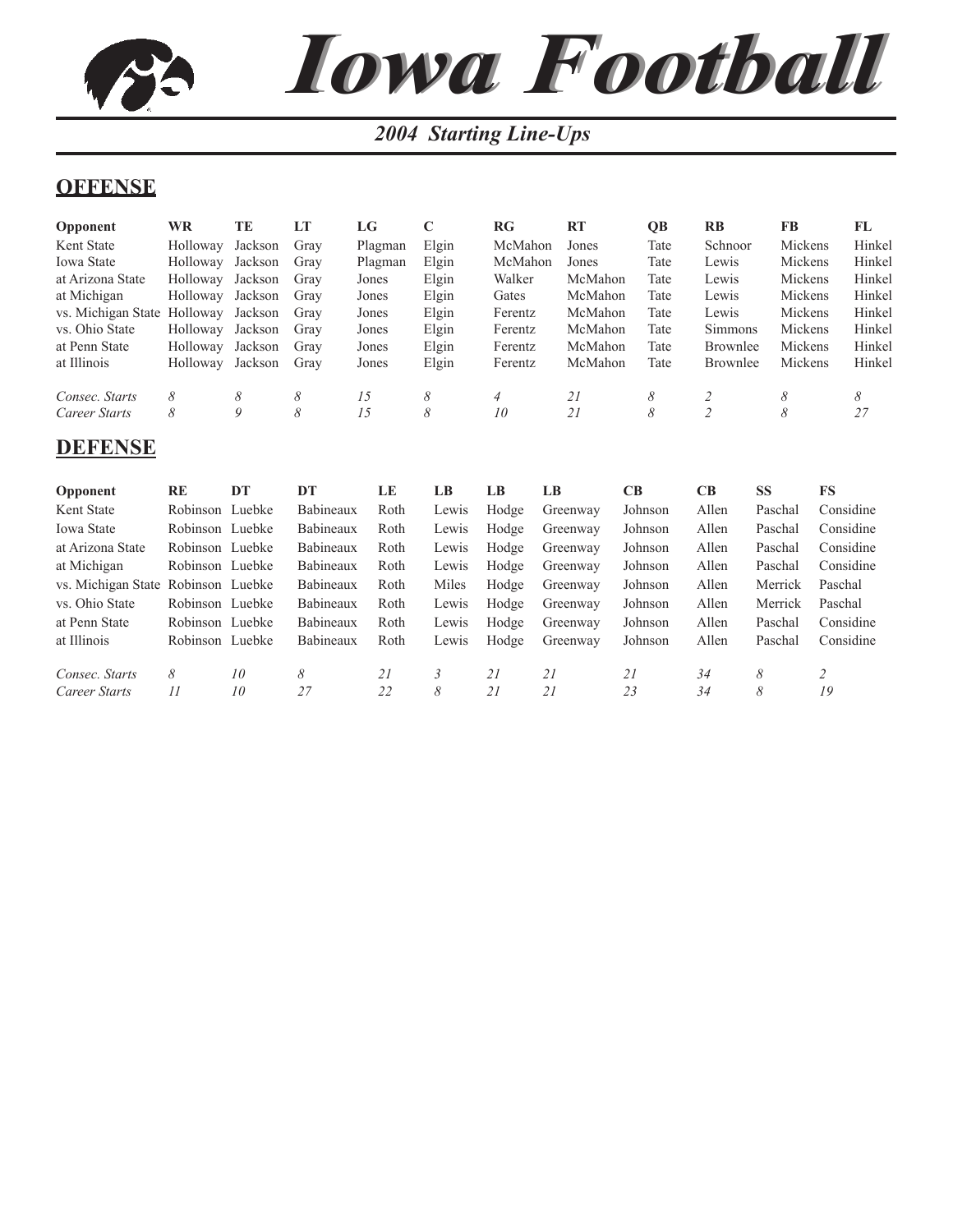# *Iowa Football Iowa Football Nov. 1, 2004 Scoring Drives Includes 8 Games*

| Opponent             | <b>Plays</b>   | <b>Yards</b>   | <b>Time of Poss.</b> | <b>Result</b> | Qtr.                    | <b>Play</b>                                  |
|----------------------|----------------|----------------|----------------------|---------------|-------------------------|----------------------------------------------|
| Kent State           | 9              | 45             | 3:33                 | FG            | 1                       | Kyle Schlicher, 20-yard field goal           |
| Kent State           | 14             | 66             | 6:08                 | TD            | 1                       | Matt Melloy, 9-yard pass from Drew Tate      |
| Kent State           | 10             | 46             | 4:56                 | TD            | $\overline{2}$          | Albert Young, 1-yard run                     |
| Kent State           | 2              | 7              | 0:38                 | TD            | $\overline{2}$          | Matt Melloy, 4-yard pass from Drew Tate      |
| Kent State           | $\overline{4}$ | 4              | 1:25                 | FG            | $\overline{\mathbf{3}}$ | Kyle Schlicher, 33-yard field goal           |
| Kent State           | 8              | 52             | 4:01                 | TD            | 3                       | Aaron Mickens, 4-yard run                    |
| <b>Iowa State</b>    | 6              | 49             | 1:55                 | TD            | 1                       | Albert Young, 1-yard run                     |
| Iowa State           | 3              | 34             | 0:53                 | TD            | $\overline{2}$          | Ed Hinkel, 29-yard pass from Drew Tate       |
| Iowa State           | 5              | 37             | 2:15                 | FG            | 3                       | Kyle Schlicher, 39-yard field goal           |
| Michigan             | 7              | 75             | 3:29                 | TD            | 1                       | Ed Hinkel, 2-yard pass from Drew Tate        |
| Michigan             | 9              | 79             | 3:27                 | FG            | $\overline{\mathbf{3}}$ | Kyle Schlicher, 25-yard field goal           |
| Michigan             | 10             | 80             | 4:16                 | TD            | 4                       | Ed Hinkel, 10-yard pass from Drew Tate       |
| Michigan State       | 7              | 80             | 3:15                 | TD            | 1                       | Jermelle Lewis, 47-yard run                  |
| Michigan State       | 8              | 80             | 3:36                 | TD            | 1                       | Ed Hinkel, 15-yard pass from Drew Tate       |
| Michigan State       | $\overline{4}$ | 39             | 0:28                 | FG            | $\overline{2}$          | Kyle Schlicher, 23-yard field goal           |
| Michigan State       | 5              | 67             | 2:03                 | TD            | 3                       | Tom Busch, 3-yard run                        |
| Michigan State       | 10             | 64             | 3:59                 | TD            | $\overline{4}$          | Marques Simmons, 1-yard run                  |
| Michigan State       | $\overline{2}$ | $\overline{2}$ | 0:13                 | TD            | 4                       | Marques Simmons, 2-yard run                  |
| Ohio State           | 10             | 61             | 3:47                 | TD            | 1                       | Clinton Solomon, 11-yard pass from Drew Tate |
| Ohio State           | 8              | 39             | 3:35                 | FG            | $\overline{c}$          | Kyle Schlicher, 45-yard field goal           |
| Ohio State           | 5              | 30             | 1:39                 | TD            | 3                       | Scott Chandler, 36-yard pass from Drew Tate  |
| Ohio State           | $\overline{2}$ | 46             | 0:14                 | TD            | 3                       | Clinton Solomon, 36-yard pass from Drew Tate |
| Ohio State           | 13             | 83             | 5:05                 | TD            | $\overline{4}$          | Drew Tate, 1-yard run                        |
| Ohio State           | 5              | 12             | 3:17                 | FG            | 4                       | Kyle Schlicher, 41-yard field goal           |
| Penn State           | 15             | 58             | 7:21                 | FG            | 1                       | Kyle Schlicher, 27-yard field goal           |
| Penn State           | 4              | $\mathbf{1}$   | 2:12                 | FG            | $\overline{c}$          | Kyle Schlicher, 27-yard field goal           |
| Illinois             | 9              | 84             | 3:55                 | TD            | $\overline{c}$          | Ed Hinkel, 19-yard pass from Drew Tate       |
| Illinois             | $\overline{4}$ | 37             | 1:34                 | TD            | $\mathfrak{Z}$          | Ed Hinkel, 19-yard pass from Drew Tate       |
| <b>Illinois</b>      | 12             | 46             | 6:53                 | TD            | 3                       | Drew Tate, 5-yard run                        |
| <b>Average Drive</b> | 7.2            | 48.4           | 3:05                 |               |                         |                                              |